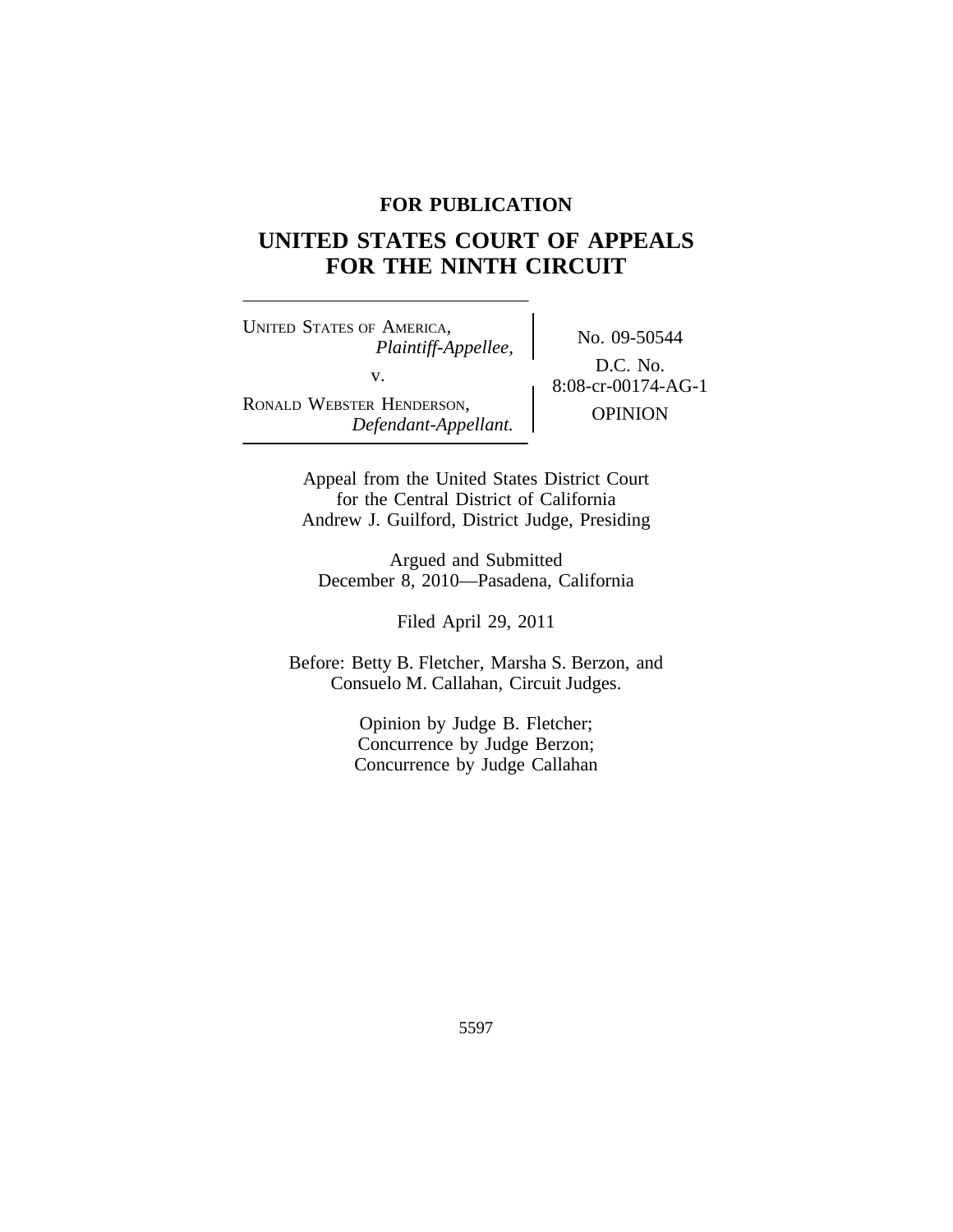### **COUNSEL**

Sean K. Kennedy, Federal Public Defender, and James H. Locklin, Deputy Federal Public Defender, Los Angeles, California, for the defendant-appellant.

Andre Bitotte Jr., United States Attorney, Denisse D. Willett, Assistant United States Attorney, and Anne C. Gannon, Assistant United States Attorney, Santa Ana, California, for the plaintiff-appellee.

# **OPINION**

B. FLETCHER, Circuit Judge:

Ronald Henderson challenges the district court's failure to exercise the discretion accorded it in *Kimbrough v. United States,* 552 U.S. 85 (2007), to vary from the Sentencing Guidelines based on policy disagreements with them and not simply based on an individualized determination that they yield an excessive sentence in a particular case. Because it is unclear whether the district judge recognized and exercised his *Kimbrough* discretion, we reverse and remand for resentencing.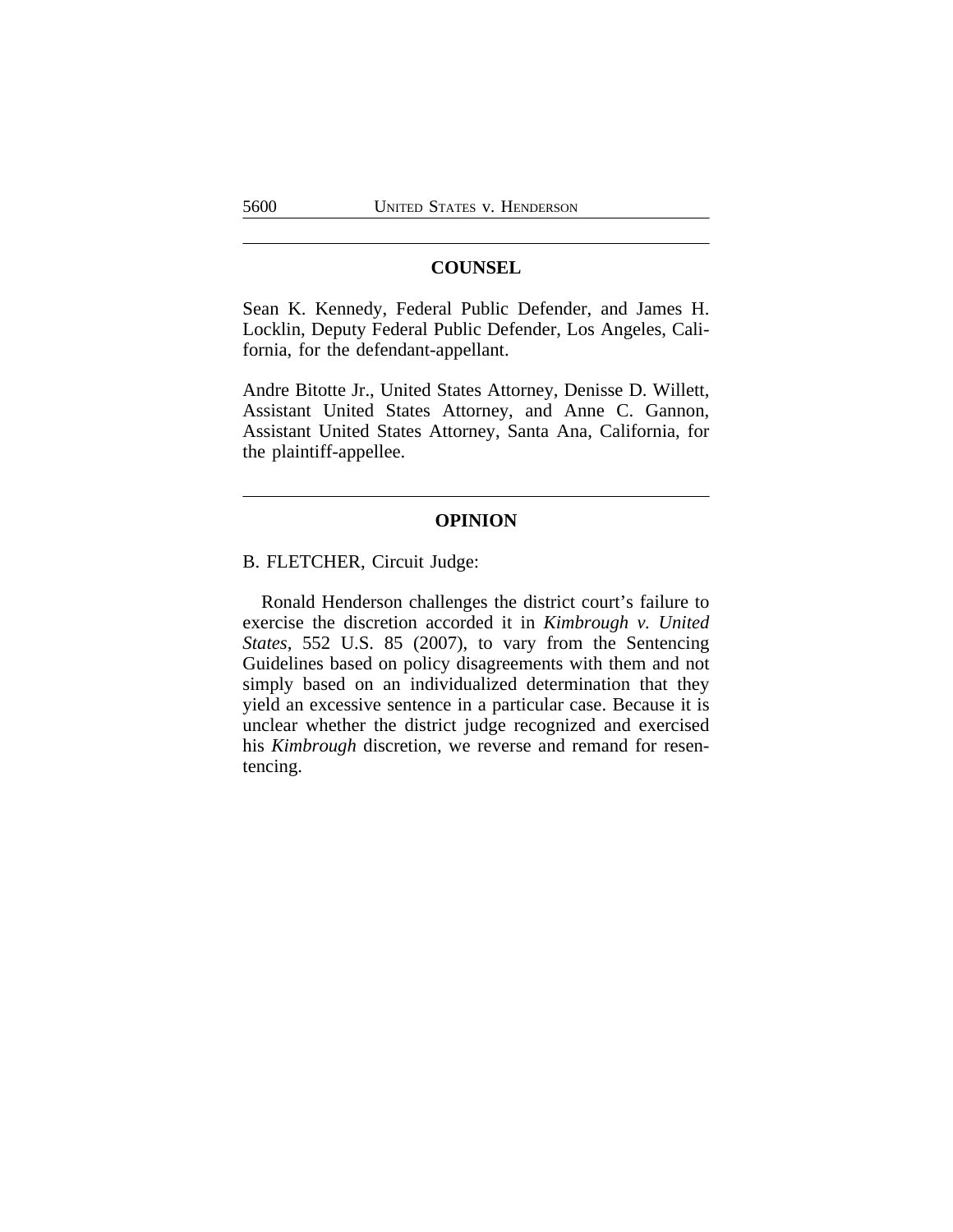#### BACKGROUND

An FBI agent, working undercover, used the peer-to-peer network software "Limewire" to view lists of images and videos located on Ronald Henderson's computer and available for downloading. The agent downloaded approximately 15 files containing child pornography from Henderson's computer. Agents then executed a search warrant at Henderson's residence. The agents seized four computers and various other digital storage devices. The file sharing function was enabled on Henderson's laptop computer that contained the "Limewire" software.

At the time of the search, Henderson made numerous statements to the agents. Henderson stated that he had child pornography and that he was the one who put it on his laptop computer. He said he understood that possession of child pornography is a crime. He revealed that he is bipolar but that he was not then taking medication. He also told the agents that he is obsessed with completing collections—for example, he collects recordings by the Rolling Stones, as well as coins.

Henderson further stated that he had been collecting child pornography for about two years. He catalogued his collection and saved the child pornography files on numerous CDs, some of which contained over a thousand images. His preference was for female teenagers between 13 and 15 years old. Henderson also stated that he knew that he was sharing his files and, in fact, noticed people downloading child pornography from his computer. In total, the files that Henderson offered for sharing consisted of 8,765 video and image files, of which approximately 80 were of identified victims. Eleven of those files were video files, some of them depicting prepubescent girls engaged in sexual acts.

During the search, the agents also discovered two photographs in an envelope. They were pictures of two girls under the age of 18 whom Henderson admitted to having picked up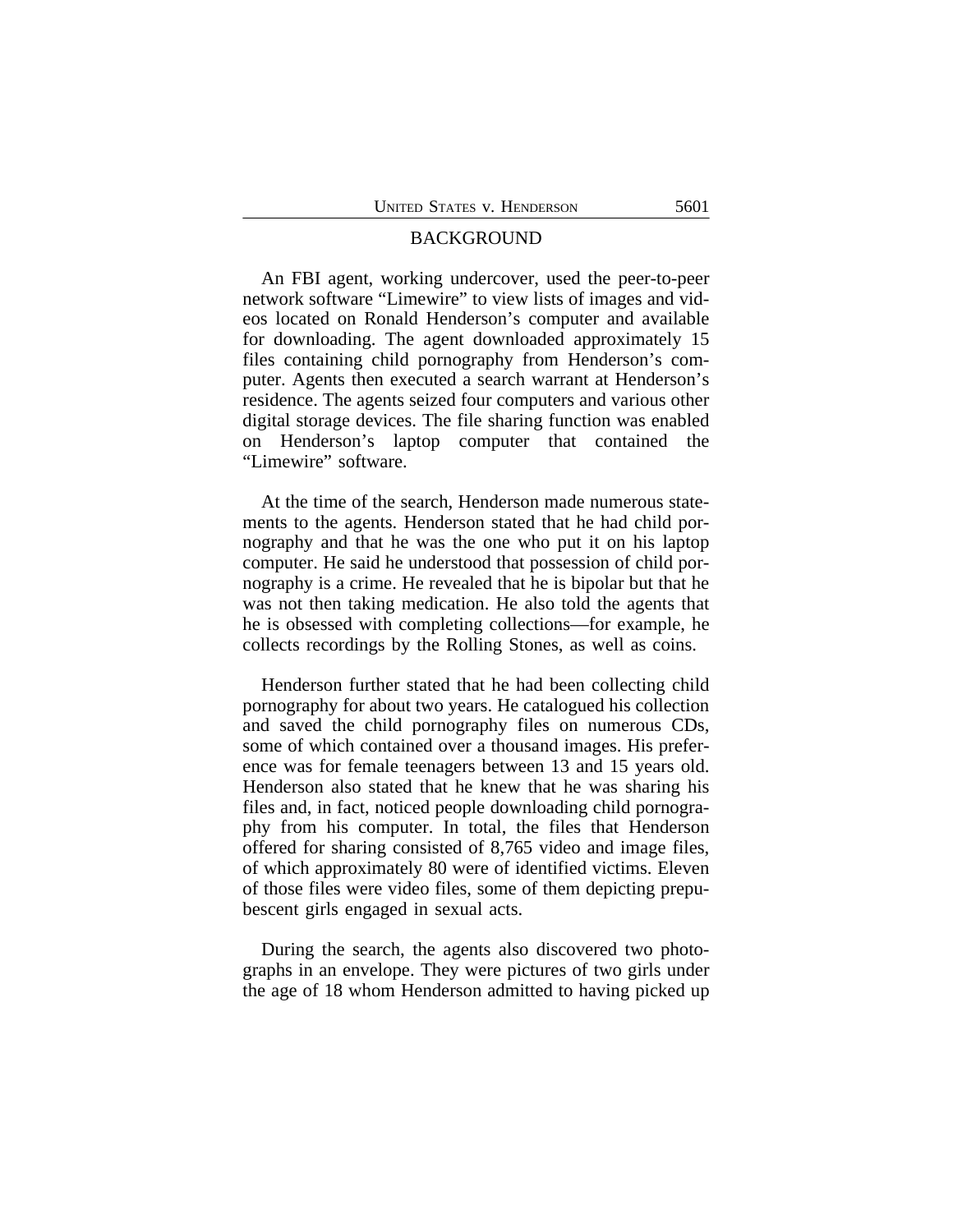in Oregon some ten years before. Henderson brought them with him to his apartment in Huntington Beach, California. Although Henderson wanted to have sex with them, he was, he said, "a gentleman"— apparently meaning that he did not have sex with them. When the girls did not do housework, Henderson bought them bus tickets and sent them back to Oregon, some two weeks after he had picked them up.

Henderson pled guilty to the single count in the indictment, possession of child pornography in violation of 18 U.S.C. § 2252(a)(5)(B). In preparation for sentencing, the United States Probation Office prepared a presentence investigation report (PSR). Using the child pornography Guideline, U.S.S.G. § 2G2.2, the PSR calculated the offense level at 18. The PSR added two levels because Henderson's files contained at least one prepubescent minor, pursuant to § 2G2.2(b)(2); two levels because the offense involved distribution, pursuant to  $\S 2G2.2(b)(3)$ ; four levels because the offense involved material that portrays sadistic or masochistic conduct or other depictions of violence, that is, vaginal penetration of prepubescent minors, pursuant to  $\S 2G2.2(b)(4)$ ; two levels because the offense involved the use of a computer, pursuant to § 2G2.2(b)(6); and five levels because the offense involved 600 or more images, pursuant to § 2G2.2(b)(7). The PSR deducted three levels for acceptance of responsibility, resulting in a total offense level of 30.

Henderson had three criminal-history points based on two drug-related convictions, placing him in criminal history category II.

Based on a total offense level of 30 and a criminal history II, the PSR calculated Henderson's sentencing range to be 108 to 120 months, with the high end limited by the 10-year statutory maximum.

The probation officer recommended that Henderson be sentenced to 70 months imprisonment followed by a lifetime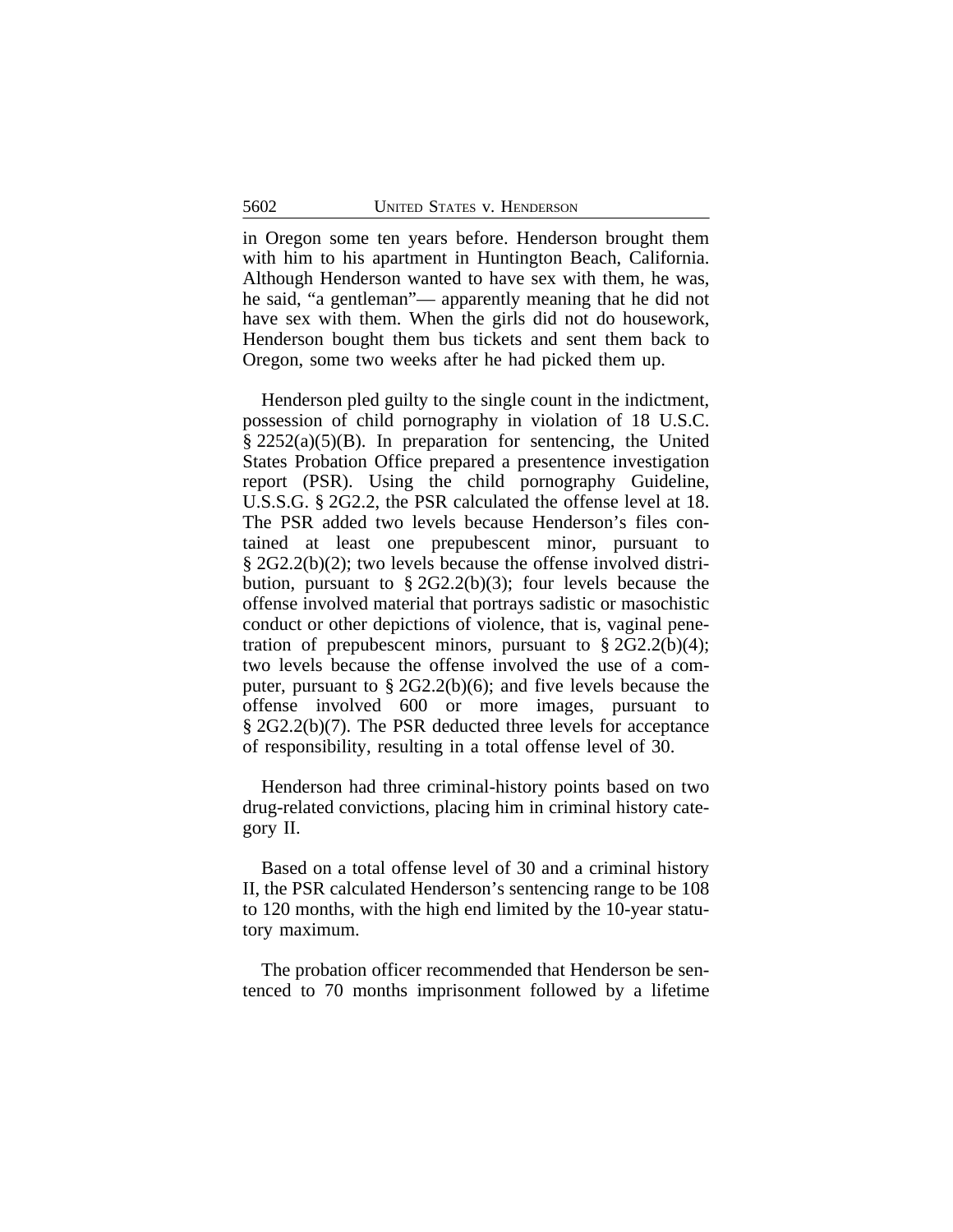| <b>UNITED STATES V. HENDERSON</b> | 5603 |
|-----------------------------------|------|
|                                   |      |

term of supervised release. The probation officer relied heavily for her recommendation on Henderson's significant history of physical and sexual abuse and neglect, and on the role that his mental health disorder played in the offense. She explained that after the death of his father following a car accident in which he was a passenger, Henderson was first raped when he was five years old, by an adult male, while on a religious retreat. When he was seven, Henderson was physically and sexually abused by his mother's boyfriend. The man forced Henderson into bed naked and forced him to attempt to have sex with his mother. Later, as a teen, Henderson was molested by a group of older female teens. After his mother was deemed unfit to raise him, Henderson was placed in a series of foster homes. In one of those homes, Henderson was sexually molested by his foster mother when he was between 16 and 18 years old.

The probation officer also noted that Henderson was hospitalized for manic episodes twice in 1995, as well as twice in 1997. During that time, he was diagnosed with bipolar disorder I (the most extreme form) and prescribed psychiatric medication. Between 2003, when he was released from jail, and 2008, when he was placed on pretrial supervision for the instant offense, Henderson did not have access to medication.

The probation officer reported that Henderson also has secondary symptoms of obsessive compulsive disorder, that caused Henderson to search out, collect, and catalogue entire sets of documents, memorabilia, and information. The officer explained that it is unknown the exact degree to which Henderson's obsessive compulsive disorder contributed to his offense, but that it may have resulted in his accumulating more and more diverse types of child pornography than he may have otherwise acquired. The probation officer opined that this factor distinguished Henderson from other defendants.

In its sentencing memorandum, the government requested that the district court sentence Henderson to a low-end Guide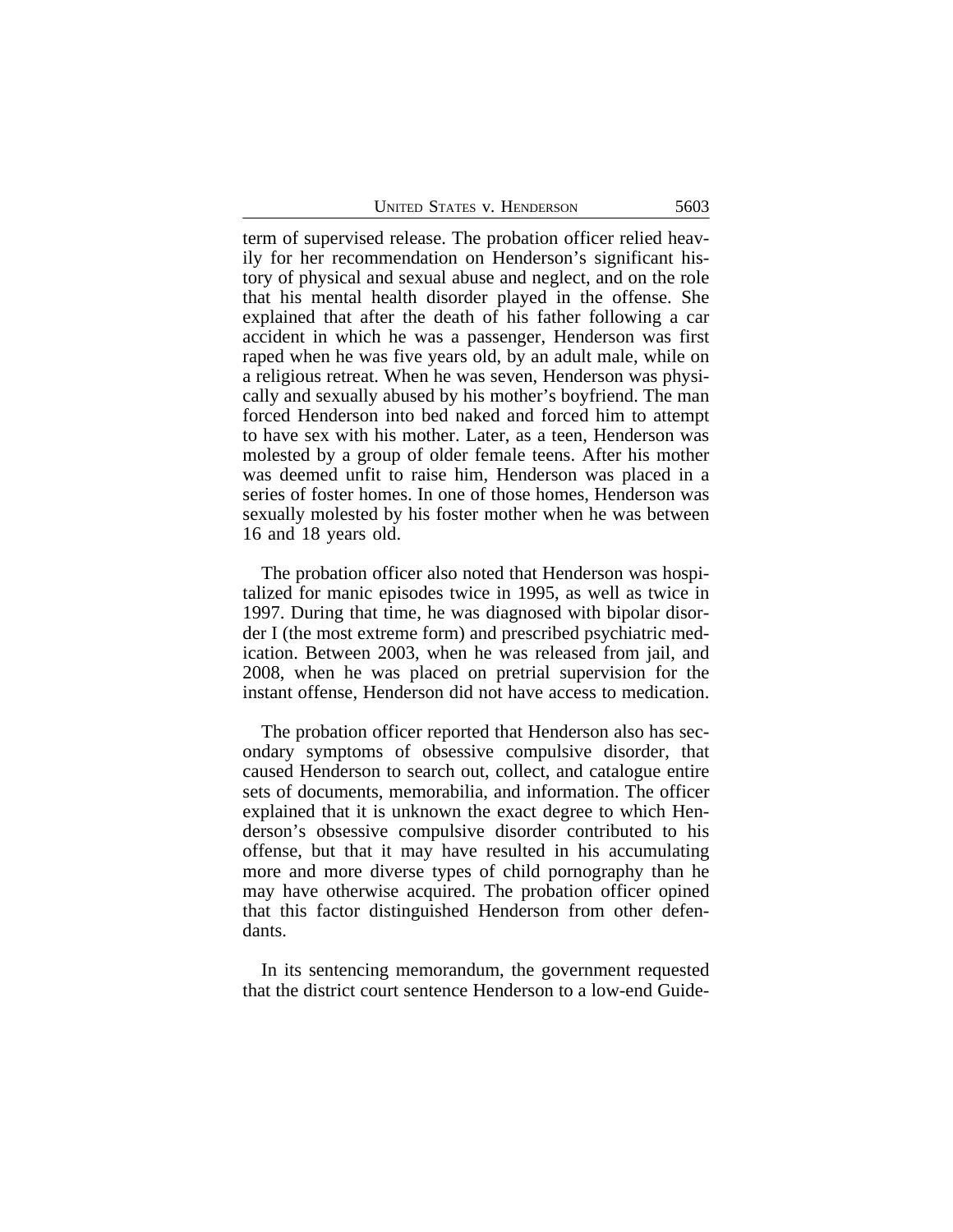lines sentence of 108 months and a lifetime term of supervised release.

Henderson requested that he be sentenced to 36 months imprisonment followed by a seven-year term of supervised release. Citing *Kimbrough v. United States*, 552 U.S. 85 (2007), he argued that the child pornography Guideline, U.S.S.G. § 2G2.2, should be given little weight because it was not developed following an empirical approach but in response to Congressional directives, and does not comport with 18 U.S.C. § 3553(a) even in a mine-run case. Henderson also argued that the § 3553(a) factors warranted a reduced sentence because of his childhood abuse and history of mental illness.

The government responded that § 2G2.2 was properly based on Congressional directives that sentencing courts are not free to ignore.

At the sentencing hearing, the district court judge stated it was the first time he had encountered the *Kimbrough* argument. He said:

I'm going to need direction from the Ninth Circuit before I accept those other arguments, so perhaps you can include this in the appeal. I'm not accepting the argument you made along those lines, but I am going to vary and looking at the chart and looking at my past conduct in similar cases I believe a threelevel downward variance is in order, giving us a range of 78 to 97 months, and I will pick the low end of that which is 78 months, which is a three-level variance, a variance that tends to be relatively high compared to my usual practices in these cases but I think is justified particularly by the history and characteristics of the defendant here.

The district court imposed a 78-month sentence followed by a lifetime term of supervised release.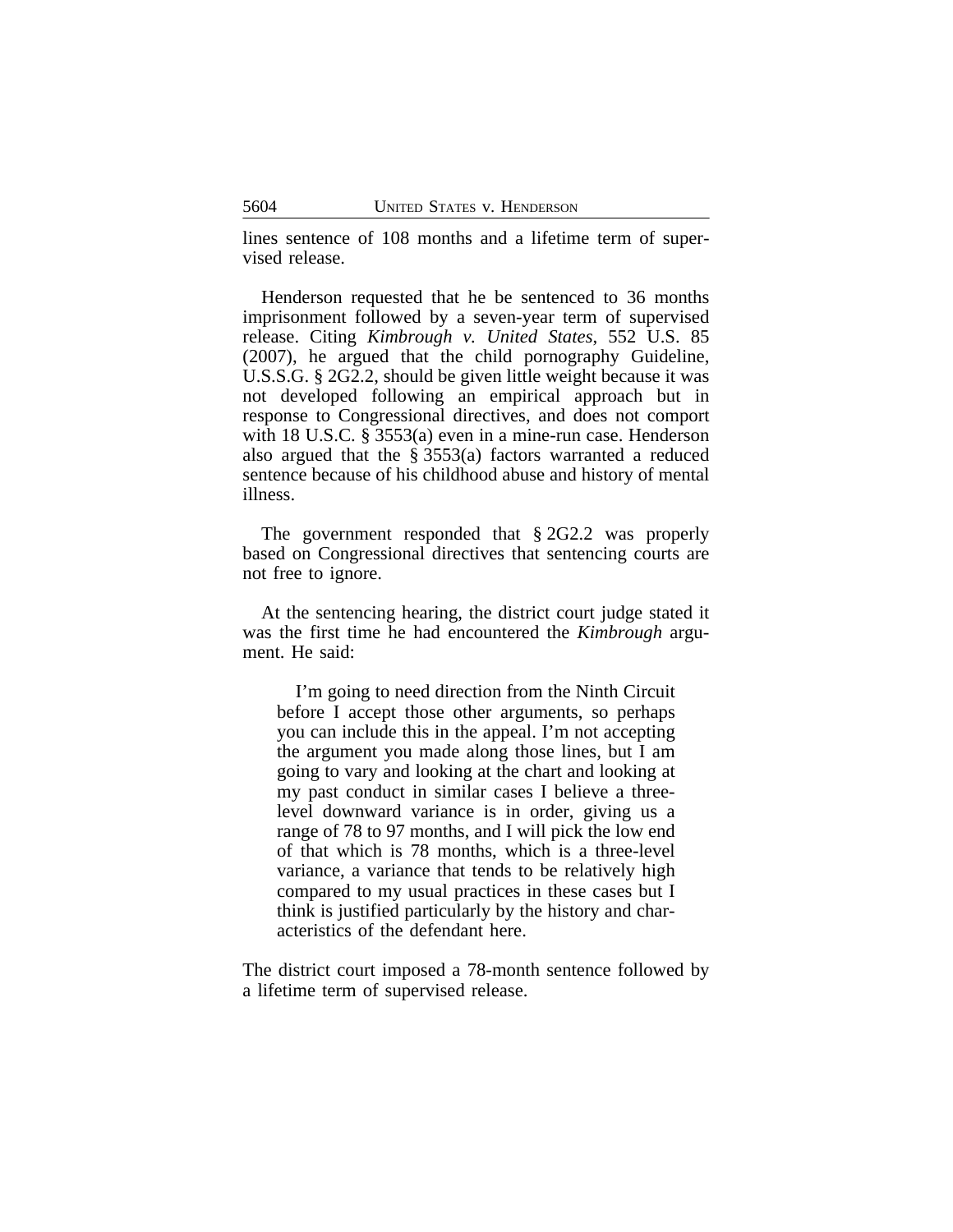Henderson argues that his sentence is procedurally erroneous due to the district court's refusal to accept his *Kimbrough* argument absent guidance from this court. He also argues that the sentence is substantively unreasonable.

#### STANDARD OF REVIEW

Our review of sentencing decisions is limited to determining whether they are reasonable. *Gall v. United States*, 552 U.S. 38, 46 (2007). Only a procedurally erroneous or substantively unreasonable sentence will be set aside. *United States v. Apodaca*, No. 09-50372, \_\_\_ F.3d \_\_\_, 2011 WL 1365794, at \*2-3 (9th Cir. April 12, 2011); *United States v. Carty*, 520 F.3d 984, 993 (9th Cir 2008).

In reviewing sentences for reasonableness, we "must first ensure that the district court committed no significant procedural error, such as . . . treating the Guidelines as mandatory . . . ." *Gall*, 552 U.S. at 51. Assuming that the district court's sentencing decision is procedurally sound, we then consider the substantive reasonableness of the sentence imposed under an abuse-of-discretion standard. *Id*.

In applying this standard, we review the district court's interpretation of the Sentencing Guidelines de novo, its application of the Guidelines to the facts for abuse of discretion, and its factual findings for clear error. *United States v. Garro*, 517 F.3d 1163, 1167 (9th Cir. 2008).

#### DISCUSSION

#### I. *Kimbrough* Sentencing Discretion

In *Kimbrough v. United States*, 552 U.S. 85 (2007), the Supreme Court considered whether district courts have authority to consider the disparity between the Sentencing Guidelines' treatment of crack and powder cocaine offenses when deciding on a sentence. *Id*. at 91. In its analysis, the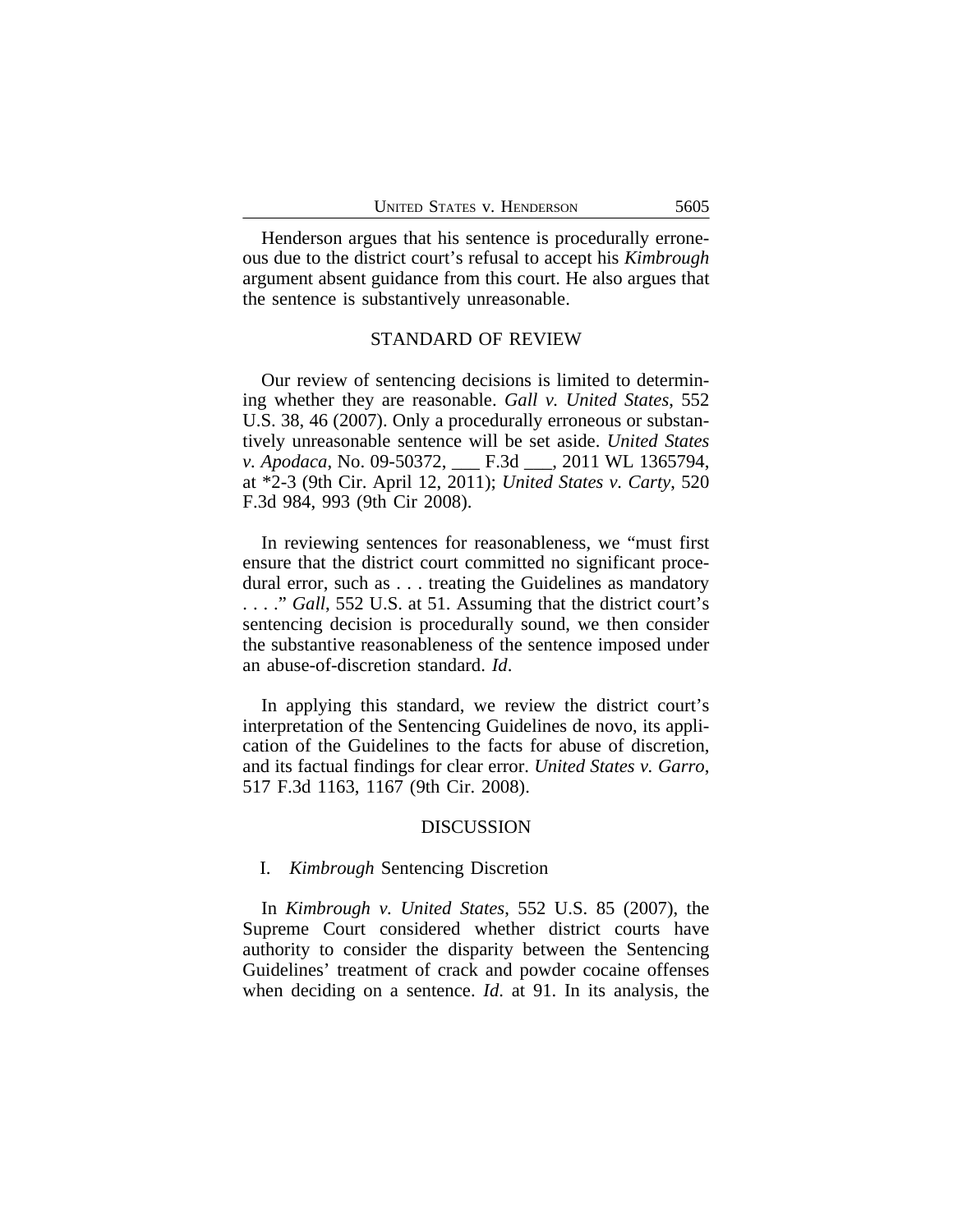Court emphasized that while the Sentencing Guidelines are advisory, the Sentencing Commission continues to hold a key role in the criminal system. *Id*. at 108. Sentencing courts must treat the Guidelines as the " 'starting point and the initial benchmark.' " *Id*. at 108 (quoting *Gall*, 552 U.S. at 49). Congress established the Commission to formulate and constantly refine national sentencing standards. *Id*. Carrying out its charge, the Commission "fills an important institutional role: It has the capacity courts lack to base its determinations on empirical data and national experience, guided by a professional staff with appropriate expertise." *Id*. at 108-09 (internal quotations omitted). Therefore, "in the ordinary case, the Commission's recommendation of a sentencing range will 'reflect a rough approximation of sentences that might achieve § 3553(a)'s objectives.' " *Id*. at 109 (quoting *Rita v. United States*, 551 U.S. 338, 350 (2007)). The Court nonetheless recognized that sentencing judges have "greater familiarity with . . . the individual case and the individual defendant before him than the Commission or the appeals court." *Id*. (quoting *Rita*, 551 U.S. at 357-58). In light of these "discrete institutional strengths," the Court held that different levels of deference are due a sentencing court's decision to vary from the Guidelines based on its reason for doing so:

[A] district court's decision to vary from the advisory Guidelines may attract greatest respect when the sentencing judge finds a particular case "outside the 'heartland' to which the Commission intends individual Guidelines to apply." *Rita*, 551 U.S., at 351, 127 S. Ct., at 2465. On the other hand, while the Guidelines are no longer binding, closer review may be in order when the sentencing judge varies from the Guidelines based solely on the judge's view that the Guidelines range "fails properly to reflect § 3553(a) considerations" even in a mine-run case. *Ibid*. . . .

*Id*. at 109.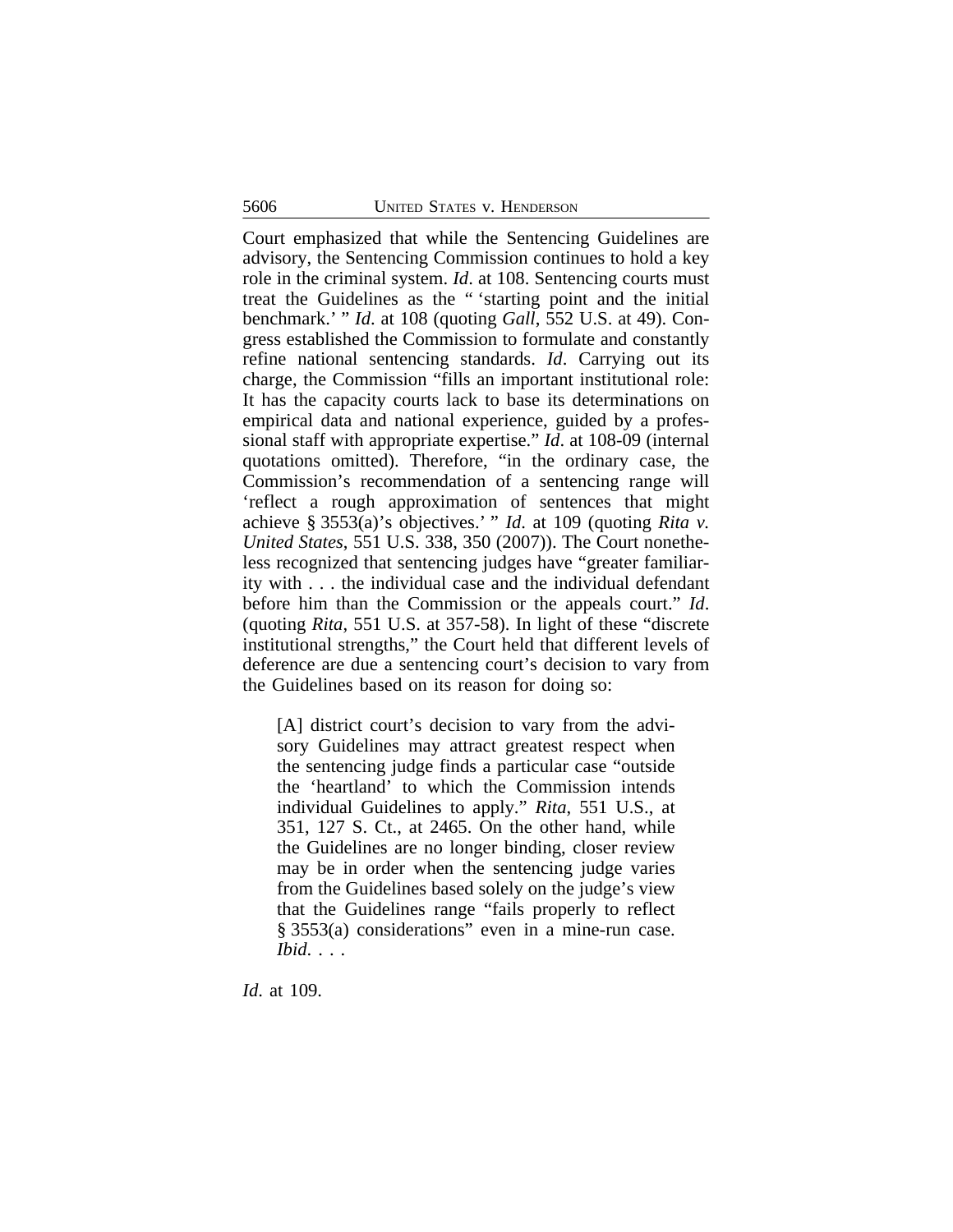| <b>UNITED STATES V. HENDERSON</b> | 5607 |
|-----------------------------------|------|
|-----------------------------------|------|

The Court held, however, that the crack-cocaine Guidelines "present no occasion for elaborative discussion of this matter because those Guidelines do not exemplify the Commission's exercise of its characteristic institutional role." *Id*. In formulating the Guideline ranges for crack cocaine offenses, the Commission looked to the mandatory minimum sentences for cocaine offenses, which adopted a ratio that treated every gram of crack cocaine as the equivalent of 100 grams of powder cocaine, and did not take account of empirical data and national experience. *Id*. Yet the Commission itself has reported that the crack/powder disparity produces disproportionately harsh sanctions, *i.e.*, sentences for crack cocaine offenses "greater than necessary" in light of the purposes of sentencing set forth in § 3553(a). *Id.* at 110. The Court therefore held that "it would not be an abuse of discretion for a district court to conclude when sentencing a particular defendant that the crack/powder disparity yields a sentence 'greater than necessary' to achieve § 3553(a)'s purposes, even in a minerun case." *Id*.

**[1]** In *Spears v. United States*, 555 U.S. 261, 129 S. Ct. 840 (2009), the Court clarified that "*Kimbrough* . . . holds that with respect to the crack cocaine Guidelines, a categorical disagreement with and variance from the Guidelines is not suspect." *Id*. at 843. The Court emphatically stated: "That was indeed the point of *Kimbrough*: a recognition of district courts' authority to vary from the crack cocaine Guidelines based on policy disagreement with them, and not simply based on an individualized determination that they yield an excessive sentence in a particular case." *Id*. at 842-43.

**[2]** *Kimbrough*'s rationale is not limited to the crackcocaine Guidelines. *See United States v. Mitchell*, 624 F.3d 1023, 1030 (9th Cir. 2010) ("As the Supreme Court through *Booker*, *Kimbrough*, and *Spears* has instructed, and as other circuits that have confronted the crack/powder variance in the sentence of a career offender have accepted and clarified in their circuit law, sentencing judges can reject *any* Sentencing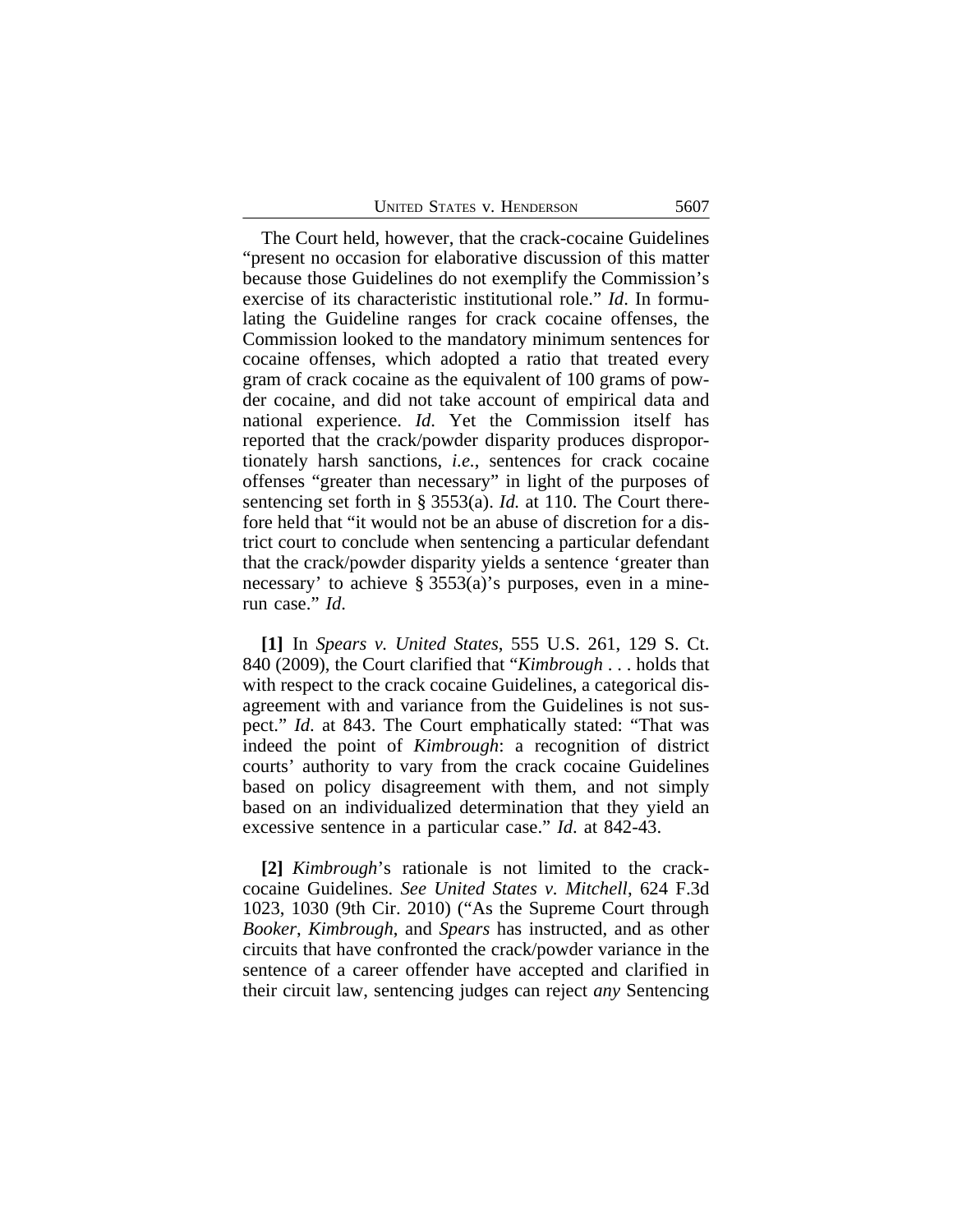Guideline, provided that the sentence imposed is reasonable.") (emphasis in original). *See also United States v. Corner*, 598 F.3d 411, 415 (7th Cir. 2010) ("We understand *Kimbrough* and *Spears* to mean that district judges are at liberty to reject *any* Guideline on policy grounds—though they must act reasonably when using that power.") (emphasis in original). Moreover, as we will now explain, the history of the child pornography Guidelines reveals that, like the crackcocaine Guidelines at issue in *Kimbrough*, the child pornography Guidelines were not developed in a manner "exemplify- [ing] the [Sentencing] Commission's exercise of its characteristic institutional role." *Kimbrough*, 552 U.S. at 109, so district judges must enjoy the same liberty to depart from them based on reasonable policy disagreement as they do from the crack-cocaine Guidelines discussed in *Kimbrough*.

### II. The History of the Child Pornography Guidelines

"Much like policymaking in the area of drug trafficking, Congress has used a mix of mandatory minimum penalty increases and directives to the Commission to change sentencing policy for sex offenses." U.S. Sentencing Comm'n, *Fifteen Years of Guidelines Sentencing: An Assessment of How Well the Federal Criminal Justice System is Achieving the Goals of Sentencing Reform* 72 (2004) ("*Fifteen-Year Assessment*"), http://www.ussc.gov/15 year/15 year study full.pdf.

At the inception of the Guidelines, simple possession of child pornography was not a crime and the relevant Guideline, § 2G2.2, was limited to "transporting, receiving, or trafficking" offenses. *See* U.S.S.G. § 2G2.2 (1987). The base offense level for these crimes was 13. *See id*. The crimes of possession and possession with intent to sell were added in 1990. *See* Crime Control Act of 1990, Pub. L. 101-647, § 323, 104 Stat. 4789, 4818-19 (1990).

The Commission responded by adding a new Guideline at § 2G2.4 to address receipt or possession of child pornogra-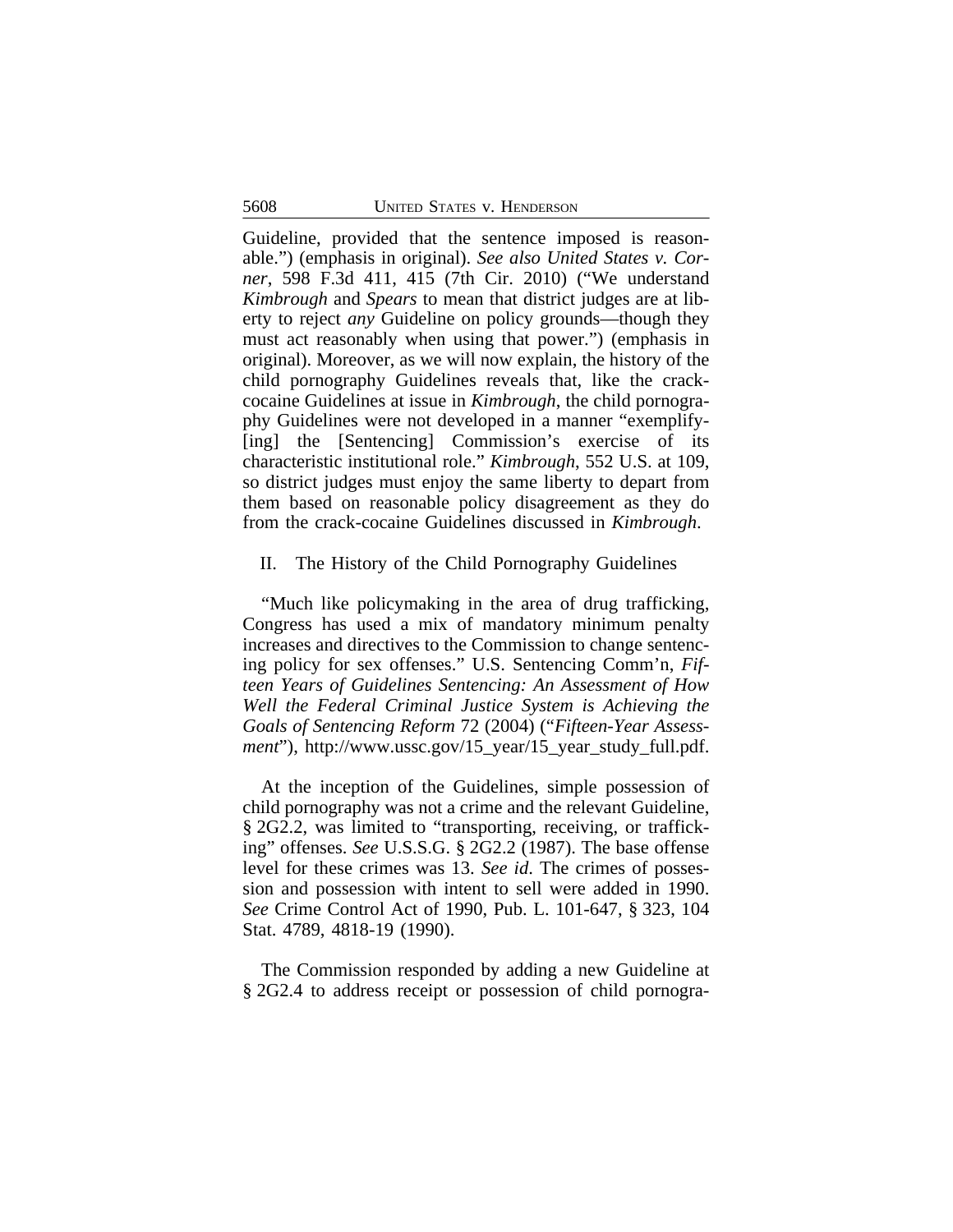UNITED STATES V. HENDERSON 5609

phy, while trafficking continued to be covered by § 2G2.2. U. S. Sentencing Comm'n, *The History of the Child Pornography Guidelines* 18-19 (2009) ("*Child Porn. History Rep't*"), http://www.ussc.gov/full.pdf. Following those amendments, the base offense level for trafficking offenses was 13, to be increased by two levels if the material involved a prepubescent minor or a minor under the age of twelve years; by up to five levels if the offense involved distribution; and by four levels if the material portrayed sadistic or masochistic conduct or other depictions of violence. *See* U.S.S.G. App. C, amend. 372 (Nov. 1, 1991). The base offense level for receipt or possession was 10 and there was a two-level enhancement if the material involved a prepubescent minor or a minor under the age of twelve. *See id*.

In 1991, over the objection of the Commission, *see Child Porn. History Rep't* at 20-21, Congress directed the Commission to increase penalties for child pornography offenses. *See* Treasury, Postal Service and General Government Appropriations Act, 1992, Pub. L. No. 102-141, § 632, 105 Stat 834, 876 (1991). Among other things, Congress explicitly ordered the Commission to include receiving pornography in the Guidelines section that governed trafficking and transporting; to increase the base offense level for receiving, transporting, and trafficking to at least 15, and to add a five-level enhancement for such offenses for patterns of activity involving the sexual abuse or exploitation of a minor; and to increase the base offense level for possession to at least 13 and to add to this offense enhancements for the number of items possessed. *See Child Porn. History Rep't* at 23-24; General Government Appropriations Act § 632.

In response to these congressional directives, the Commission amended § 2G2.2 by providing that receipt offenses were to be sentenced under § 2G2.2, raising the base offense level from 13 to 15, and adding a five-level pattern of activity enhancement. U.S.S.G. App. C, amend. 435 (Nov. 27, 1991). The Commission also amended § 2G2.4 by limiting it to pos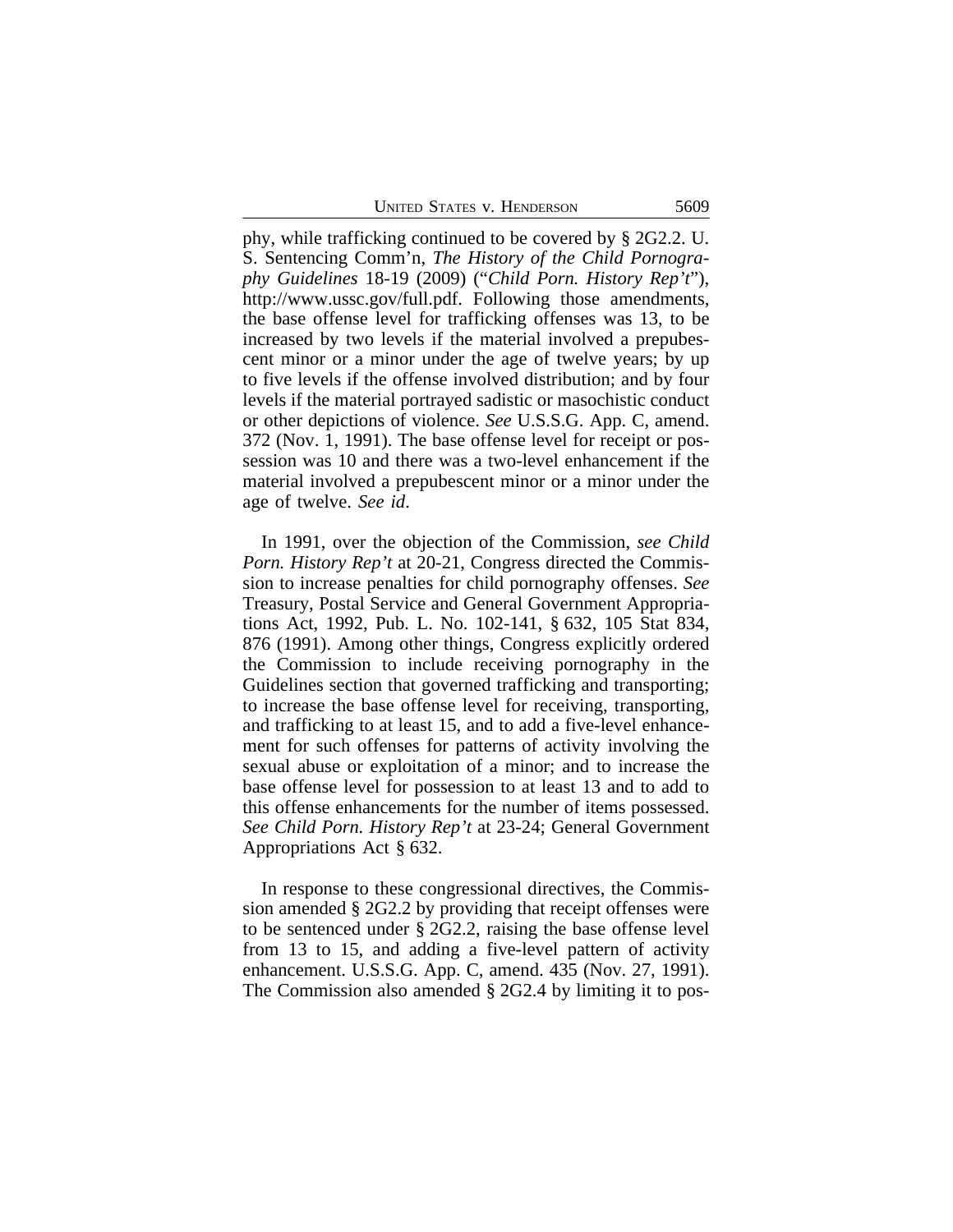session of child pornography, raising the base offense level from 10 to 13, and adding a two-level enhancement for possession of more than 10 items. *Id*. amend. 436.

In 1995, Congress again directed the Commission to increase penalties for child pornography crimes by increasing the base offense levels by two levels and adding a two-level enhancement for use of a computer. *See* Sex Crimes Against Children Prevention Act of 1995, Pub. L. No. 104-71 §§ 2-3, 109 Stat. 774 (1995). Congress also directed the Commission to prepare a report and analysis of sex offenses against children and child pornography for submission to Congress. *Id*. § 6.

The Commission carried out Congress's directive by increasing the base offense levels from 15 to 17 for trafficking offenses and from 13 to 15 for possession, and by adding a two-level enhancement for use of a computer. *See* U.S.S.G. App. C., amend. 537 (Nov. 1, 1996).

In its report to Congress, the Commission explained that its analysis supported an enhancement for use of a computer to solicit participation in production of child pornography, but otherwise criticized the two-level computer enhancement because it failed to distinguish serious commercial distributors from more run-of-the-mill users. U.S. Sentencing Comm'n, *Sex Offenses Against Children: Findings and Recommendations Regarding Federal Penalties* 25-30, 37-38 (1996), http://ftp.ussc.gov/r\_congress/SCAC.PDF. The Commission recommended that Congress increase statutory maximum sentences for production of child pornography and double the statutory maximum for offenders with prior convictions for sex abuse crimes. *Id*., Executive Summary at ii. The Commission informed the Congress that it was considering consolidating § 2G2.4 and § 2G2.2, to remedy the disparity between receipt and possession offenses. *Id*. at 41.

Congress responded with legislation that directed the Commission to add enhancements for the use of a computer to per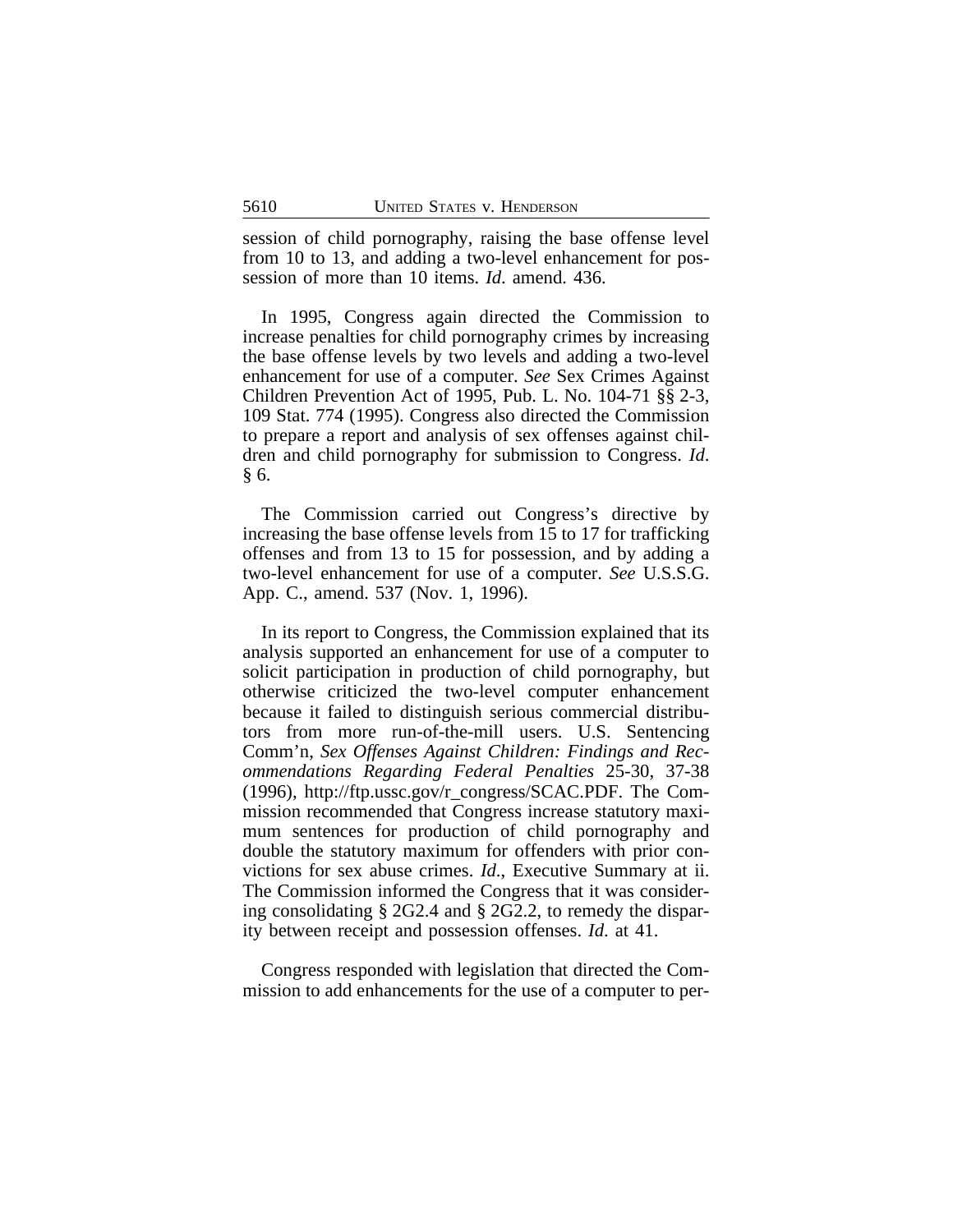suade, induce, entice, coerce or facilitate the transport of a child; to increase penalties in any case in which the defendant engaged in a pattern of activity; and to clarify that distribution included distribution for nonpecuniary gain. *See* Protection of Children from Sexual Predators Act of 1998, Pub. L. No. 105- 314 §§ 503, 505-507, 112 Stat. 2974 (1998).

In 2000, the Commission passed an amendment consistent with the 1998 Sexual Predators Act. The amendment revised the distribution enhancement in § 2G2.2 by detailing varying levels of enhancement, ranging from a general two-level enhancement to a seven-level enhancement for those who distributed child pornography to a minor to persuade him or her to engage in sexual conduct. *See* U.S.S.G. App. C, amend. 592 (Nov. 1, 2000); *Child Porn. History Rep't* at 35-36. Section 2G2.4 remained unchanged. *See id*. **1**

In 2003, Congress enacted the Prosecutorial Remedies and Other Tools to End the Exploitation of Children Today Act (the "PROTECT Act"), which established a five-year mandatory minimum sentence for trafficking/receipt offenses, increased the statutory maximum from 15 to 20 years for trafficking/receipt offenses, and increased the statutory maximum for possession offenses from five to ten years. *See* PROTECT Act, Pub. L. No. 108-21 § 103, 117 Stat. 650, 653 (2003). In the PROTECT Act, Congress—for the first time and the only time to date—made direct amendments to the Guidelines. *Child Porn. History Rep't* at 38. The Congress added to § 2G2.4 an enhancement of four levels for possession of images of sadistic or masochistic conduct. *See* PROTECT Act § 401(i); U.S.S.G. App. C, amend. 649 (April 30, 2003). It also amended both § 2G2.2 and § 2G2.4 by adding an enhancement varying between two and five levels based on the number of the child pornographic images. *Id*.

<sup>&</sup>lt;sup>1</sup>The Commission responded to its concerns about patterns of activity enhancement and those in the Sexual Predators Act in 2001 by enacting a new guideline at § 4B1.5 (Repeat and Dangerous Sex Offender Against Minors). *See* U.S.S.G. App. C, amend. 615 (Nov. 1, 2001).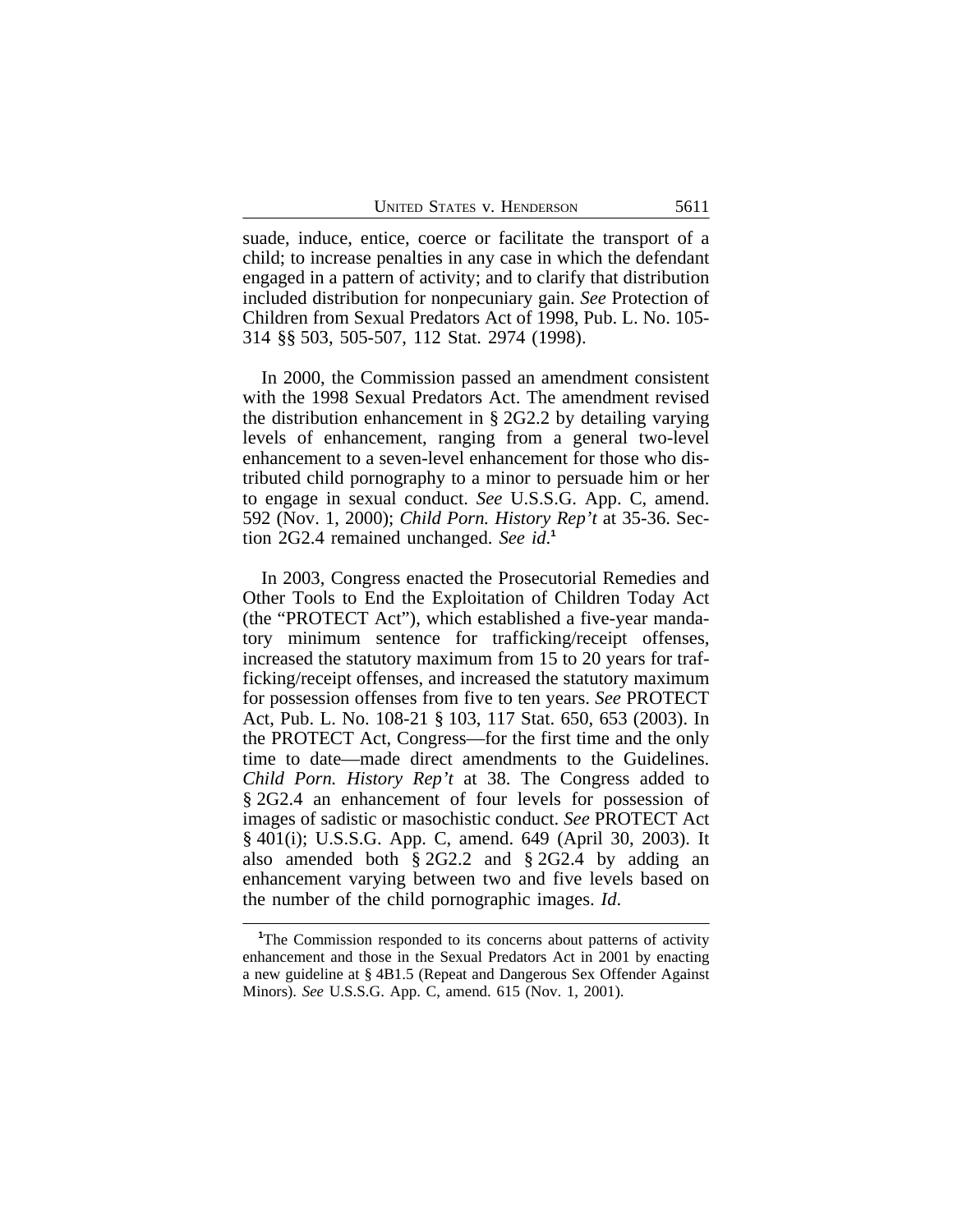To conform to the new mandatory minimum sentences and higher statutory maxima introduced by the PROTECT Act, the Commission raised the base offense levels for trafficking/receipt offenses from 18 to 22 and the base offense levels for possession from 15 to 18. U.S.S.G. App. C, amend. 664 (Nov. 1, 2004); *Child Porn. History Rep't* at 46. The Commission also consolidated § 2G2.4 into § 2G2.2. *See* U.S.S.G. App. C, amend. 664. The Commission added a two-level decrease for offenders whose offenses were limited to receipt or solicitation of child pornography and who did not intend to distribute or traffic in such material.**<sup>2</sup>** *Id*.

**[3]** In sum, the child pornography Guidelines have been substantively revised nine times during their 23 years of existence. *Child Porn. History Rep't* at 54. Most of the revisions were Congressionally-mandated and not the result of an empirical study. As the Commission itself has explained, "The frequent mandatory minimum legislation and specific directives to the Commission to amend the [G]uidelines make it difficult to gauge the effectiveness of any particular policy change, or to disentangle the influences of the Commission from those of Congress." *Fifteen-Year Assessment* at 73. The Commission has also noted that "[s]entencing courts have . . . expressed comment on the perceived severity of the child pornography [G]uidelines through increased below-guidelines variance and downward departure rates." *Child Porn. History Rep't* at 54. The Commission therefore has established a review of the child pornography Guidelines as one of its priorities. *Id*.

<sup>&</sup>lt;sup>2</sup>There have been no more amendments to § 2G2.2 relevant to the issue under consideration here. The Guideline, however, now covers a newlycreated offense making it unlawful to produce or distribute "morphed images" of an identifiable minor. *See* PROTECT Act § 304; *Child Porn. History Rep't* at 50.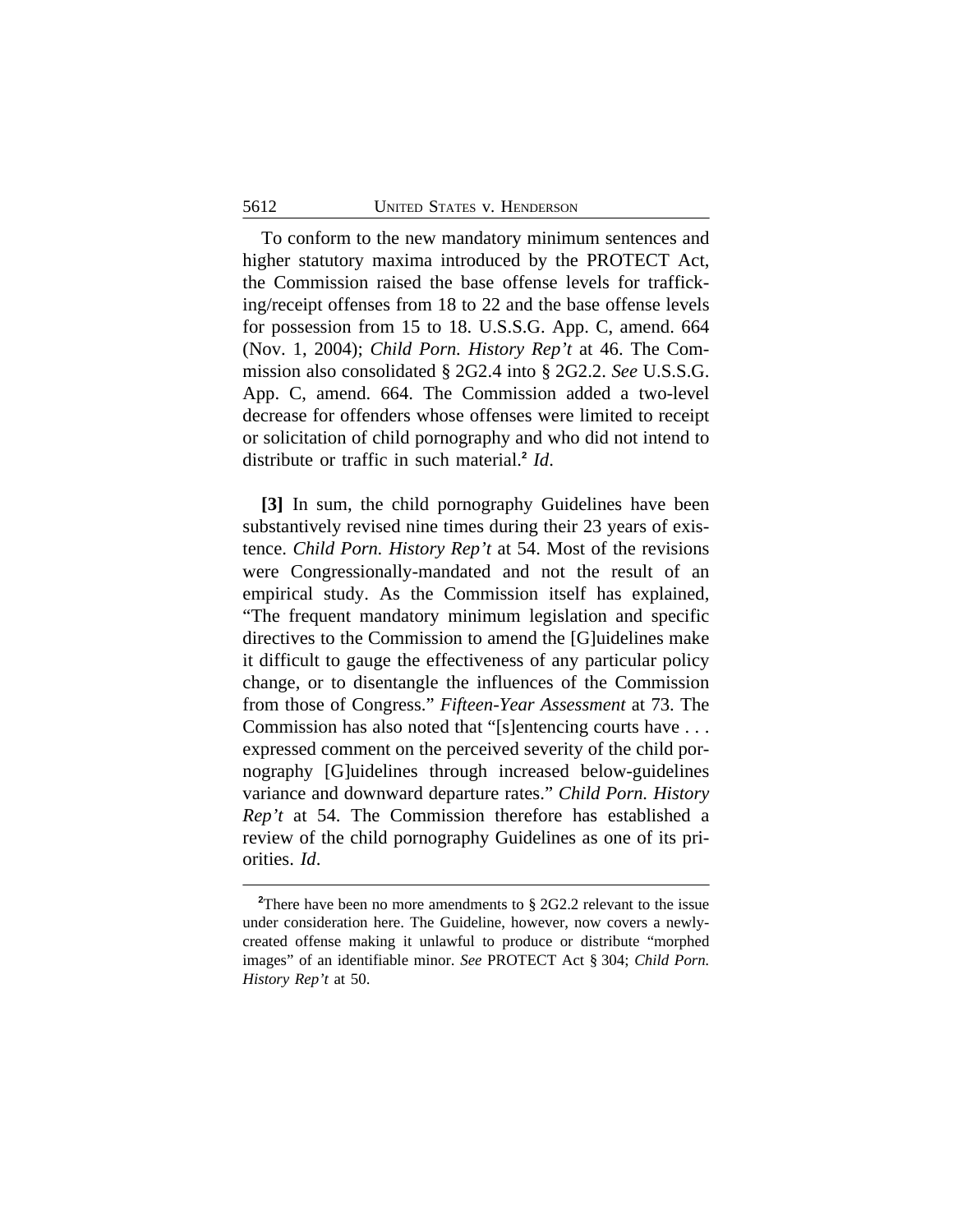### III. *Kimbrough* Sentencing Discretion in Child Pornography Cases

**[4]** During oral argument, the government recognized that district courts have authority to disagree with the child pornography Guidelines. As the history and the Commission's own reports and assessments of these Guidelines demonstrate, the child pornography Guidelines are, to a large extent, not the result of the Commission's "exercise of its characteristic institutional role," which requires that it base its determinations on "empirical data and national experience," but of frequent mandatory minimum legislation and specific congressional directives to the Commission to amend the Guidelines.**<sup>3</sup>** *Kimbrough*, 552 U.S. at 109. We therefore hold that, similar to the crack cocaine Guidelines, district courts may vary from the child pornography Guidelines, § 2G2.2, based on policy disagreement with them, and not simply based on an individualized determination that they yield an excessive sentence in a particular case.**<sup>4</sup>** *See Spears*, 129 S. Ct. at 843;

**4** In so holding, we join several of our sister circuits. *See United States v. Dorvee*, 616 F.3d 174, 184-86 (2d Cir. 2010) (holding that § 2G2.2 is "fundamentally different" from other Guidelines and, unless it is "applied with great care, can lead to unreasonable sentences that are inconsistent with what § 3553 requires"); *United States v. Grober*, 624 F.3d 592, 608- 09 (3d Cir. 2010) (§ 2G2.2 was not developed pursuant to the Commission's characteristic institutional role and district courts may, but are not obligated to vary on policy basis from it); *United States v. Stone*, 575 F.3d 83, 90 (1st Cir. 2009) (accepting defendant's argument that the child pornography Guidelines are based on congressional directives, and not on the Commission's empirical approach; district courts may therefore disagree

**<sup>3</sup>**That Congress has the authority to issue sentencing directives to the Commission is established beyond peradventure. *See United States v. LaBonte*, 520 U.S. 751, 757 (1997) ("Congress has delegated to the Commission significant discretion in formulating guidelines for sentencing convicted federal offenders. . . . Broad as that discretion may be, however, it must bow to the specific directives of Congress.") (internal quotations omitted). *See also* 28 U.S.C. § 994(a) (Commission must promulgate Guidelines that are "consistent with all pertinent provisions of any Federal statute. . . ."). As *Kimbrough* makes clear, however, the fact that the Guidelines conform to Congressional directives does not insulate them from a *Kimbrough* challenge.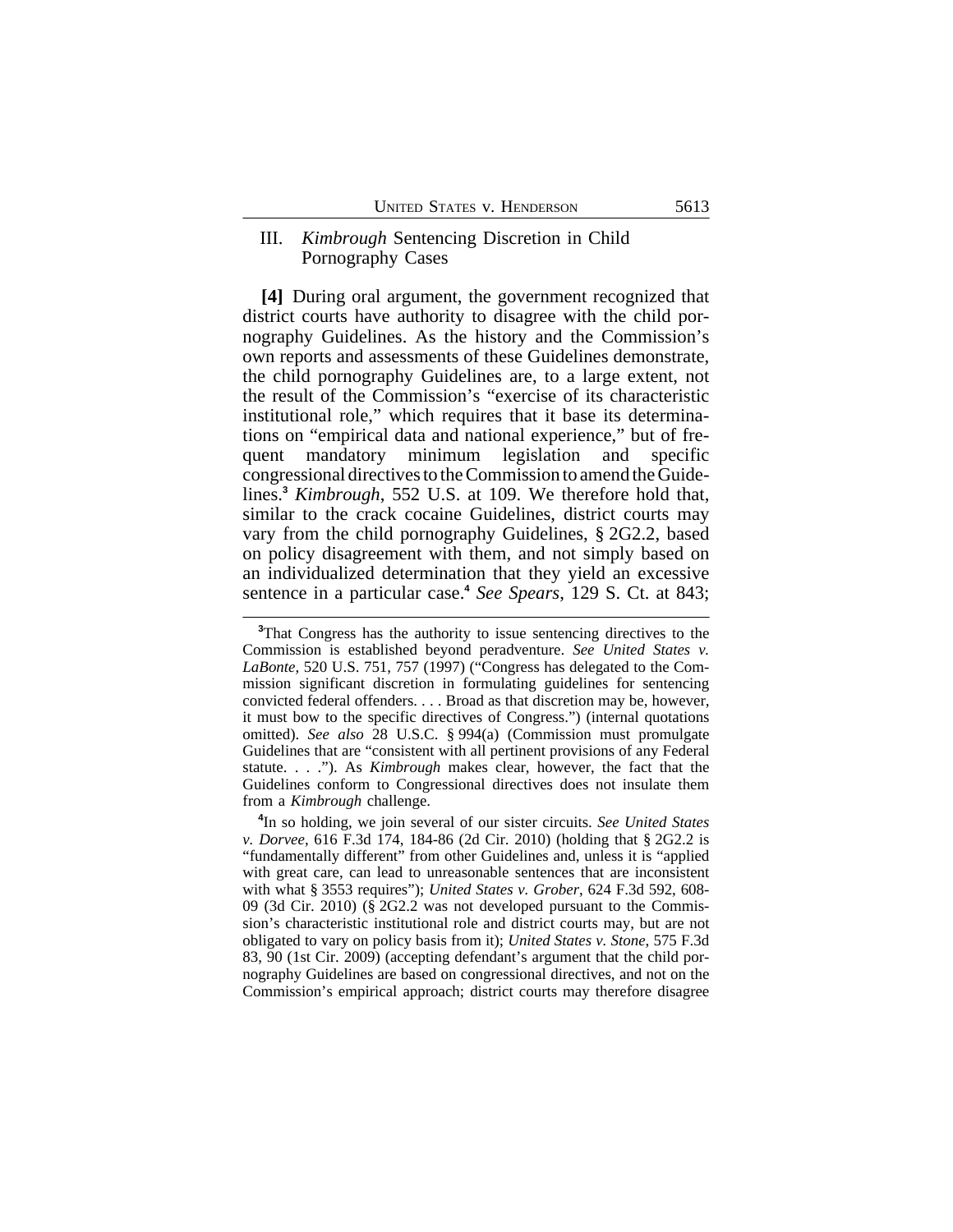#### *Kimbrough*, 552 U.S. at 109-10.**<sup>5</sup>**

**[5]** We emphasize that we do not hold that application of § 2G2.2 will always result in an unreasonable sentence and

with the Guidelines). *See also United States v. Pape*, 601 F.3d 743, 749 (7th Cir. 2010) (district courts "are at liberty to reject *any* Guideline on policy grounds—though they must act reasonably when using that power.") (internal quotations omitted). *But see United States v. Pugh*, 515 F.3d 1179, 1201 n.15 (11th Cir. 2008) (child pornography Guidelines "do not exhibit the deficiencies the Supreme Court identified in *Kimbrough*").

**<sup>5</sup>**Our holding that *Kimbrough* allows district courts to vary from the Guidelines based on disagreements with Congressional policies expressed in directives to the Commission is also consistent with this court's jurisprudence, *see Mitchell*, 624 F.3d at 1028-30 (holding that, under *Kimbrough*, courts may reject the career offender Guidelines, § 4B1.1, based on policy disagreement with them), and that of several of our circuits. *See Stone*, 575 F.3d at 89 (*Kimbrough* supplies district courts with authority to vary from the Guidelines on a policy basis even where a Guidelines provision is a direct reflection of a Congressional directive); *Grober*, 624 F.3d at 608 (same); *United States v. Corner*, 598 F.3d 411, 415-16 (7th Cir. 2010) (en banc) (same).

We note that *Mitchell* and, by extension, our holding today are not inconsistent with *United States v. Gonzalez-Zotelo*, 556 F.3d 736 (9th Cir. 2009). *Gonzalez-Zotelo* held that a district judge may not justify a downward departure from the Guideline range as an "unwarranted disparity" within the meaning of 18 U.S.C. § 3553(a)(6), where the disparity was the result of a Congressionally-authorized sentencing policy. We had explained in an earlier case, *United States v. Marcial-Santiago*, 447 F.3d 715 (9th Cir. 2006), that such disparities could not be unwarranted because Congress had, by statute, required the Commission to promulgate a Guideline providing for a downward departure for defendants in the fasttrack program and so had concluded that resulting disparities were not unwarranted within the meaning of § 3553(a)(6). *See id.* at 717-19. *Gonzalez-Zotelo* held only that *Kimbrough* was not inconsistent with *Marcial-Santiago* and therefore *Marcial-Santiago* remained precedential law. *See Gonzalez-Zotelo*, 556 F.3d at 379-41. *Mitchell*, by contrast, held that *Kimbrough* authorized departures from the Guidelines based not on perceived unwarranted disparities within the meaning of  $\S 3553(a)(6)$  with Guidelines applied in *other* cases, but based on policy disagreements with the Guidelines used to calculate the sentence of the defendant before the court. *See Mitchell*, 624 F.3d at 1027-29.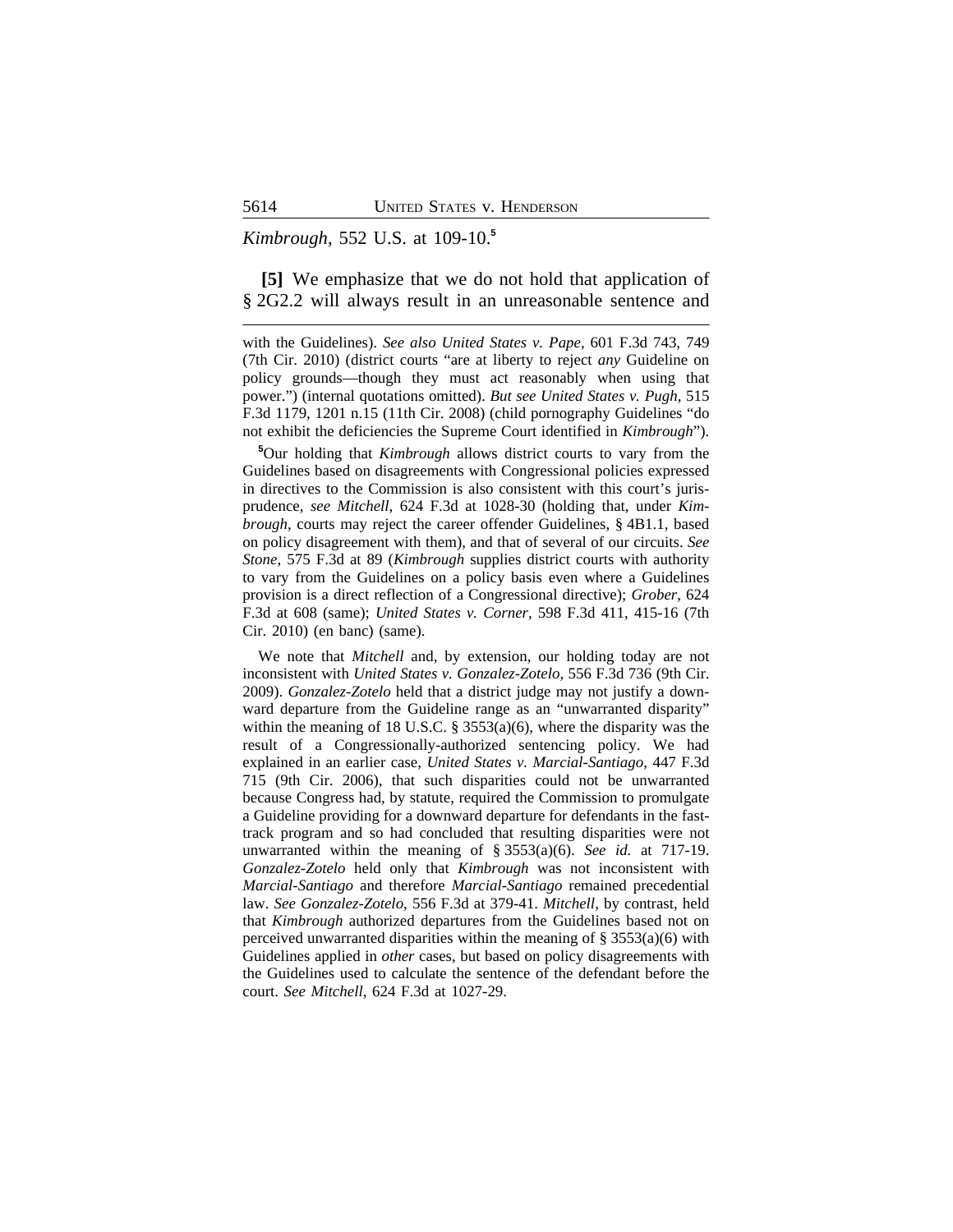UNITED STATES V. HENDERSON 5615

that sentencing courts must continue to consider the applicable Guidelines range as "the starting point and the initial benchmark," *Gall*, 552 U.S. at 49. *See Kimbrough*, 552 U.S. at 110 (noting that despite its policy disagreement with the crack cocaine Guidelines, the district court "began by properly calculating and considering the advisory Guidelines range."). Sentencing courts must also continue to consider all of the § 3553(a) factors in deciding upon the sentence. *See id.* at 110-11 (describing approvingly the district court's discussion of the relevant § 3553(a) factors and stating that the "ultimate question" is whether the sentence was reasonable). Finally, sentencing courts must continue to adequately explain their choice of the sentence, including their policy disagreement with § 2G2.2, to allow for meaningful appellate review and to promote the perception of fair sentencing. *Gall*, 552 U.S. at 50.

**[6]** We further emphasize that district courts are not obligated to vary from the child pornography Guidelines on policy grounds if they do not have, in fact, a policy disagreement with them. *See Stone*, 575 F.3d at 93 ("the district court's broad discretion includes the power to agree with the [child pornography] [G]uidelines"); *Grober*, 624 F.3d at 609 ("if a district court does not in fact have a policy disagreement with § 2G2.2, it is not obligated to vary on this basis"); *Pape*, 601 F.3d at 749 (affirming sentence where district court understood its *Kimbrough* discretion, but declined to exercise it). This observation does not mean that a district court presented with a *Kimbrough* argument is free to ignore it. On the contrary, a district court commits procedural error when it fails to appreciate its *Kimbrough* discretion to vary from the child pornography Guidelines based on a categorical policy disagreement with them. *United States v. Tutty*, 612 F.3d 128, 131 (2d Cir. 2010); *United States v. Stone*, 575 F.3d 83, 89 (1st Cir. 2009). Only when we are satisfied that the district court appreciated its *Kimbrough* discretion will we consider the substantive reasonableness of the sentence imposed.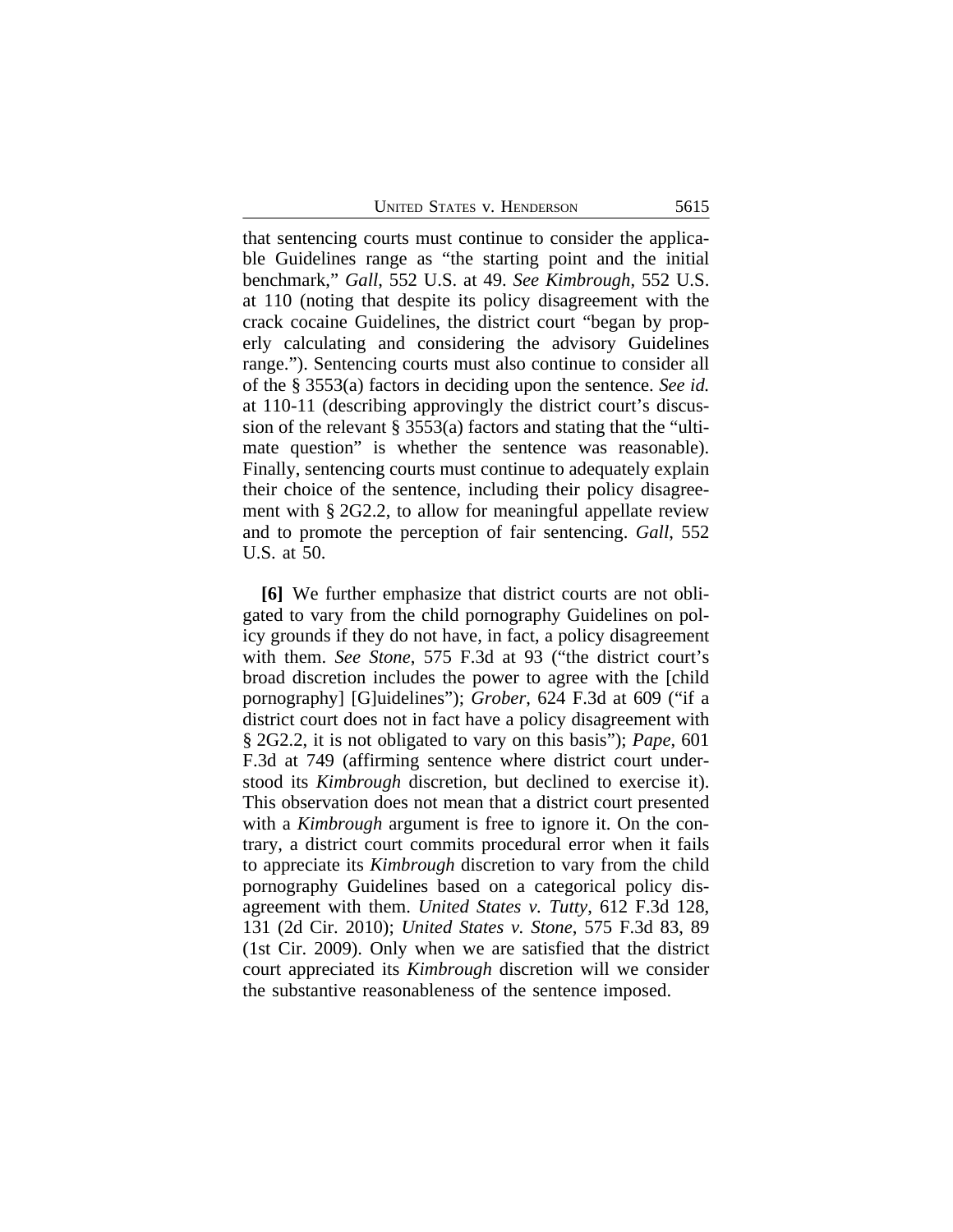### **CONCLUSION**

**[7]** The district judge in Henderson's case was squarely presented with the question of whether *Kimbrough* discretion applies. His ruling on the issue, however, is unclear. While he stated that he needed guidance from this court and suggested that Henderson raise the argument in his appeal, he also indicated that he was not accepting the argument that he must exercise *Kimbrough* discretion. Thus, we are unable to ascertain whether the district court committed procedural error by failing to appreciate its *Kimbrough* discretion to vary from the child pornography Guidelines, § 2G2.2, on policy grounds, or whether it recognized, but declined to exercise that discretion. We therefore remand to the district court to resentence exercising its *Kimbrough* discretion.

REVERSED and REMANDED.

BERZON, Circuit Judge, *concurring*:

I fully concur in Judge Fletcher's opinion for the court. I write only to emphasize that unjust and sometimes bizarre results will follow if § 2G2.2 is applied by district courts without a special awareness of the Guideline's anomalous history, chronicled in the court's opinion and elsewhere. *See* Troy Stabenow, *Deconstructing the Myth of Careful Study: A Primer on the Flawed Progression of the Child Pornography Guidelines*, Jan. 1 2009 (unpublished comment).**<sup>1</sup>** I briefly draw attention to two of the odd features of § 2G2.2, both of which were discussed at greater length in the Second Circuit's opinion in *United States v. Dorvee*, 616 F.3d 174 (2d Cir. 2010). *See id.* at 186-88.

**<sup>1</sup>**Available at http://www.fd.org/pdf\_lib/child%20porn%20july%20 revision.pdf (last visited Apr. 19, 2011).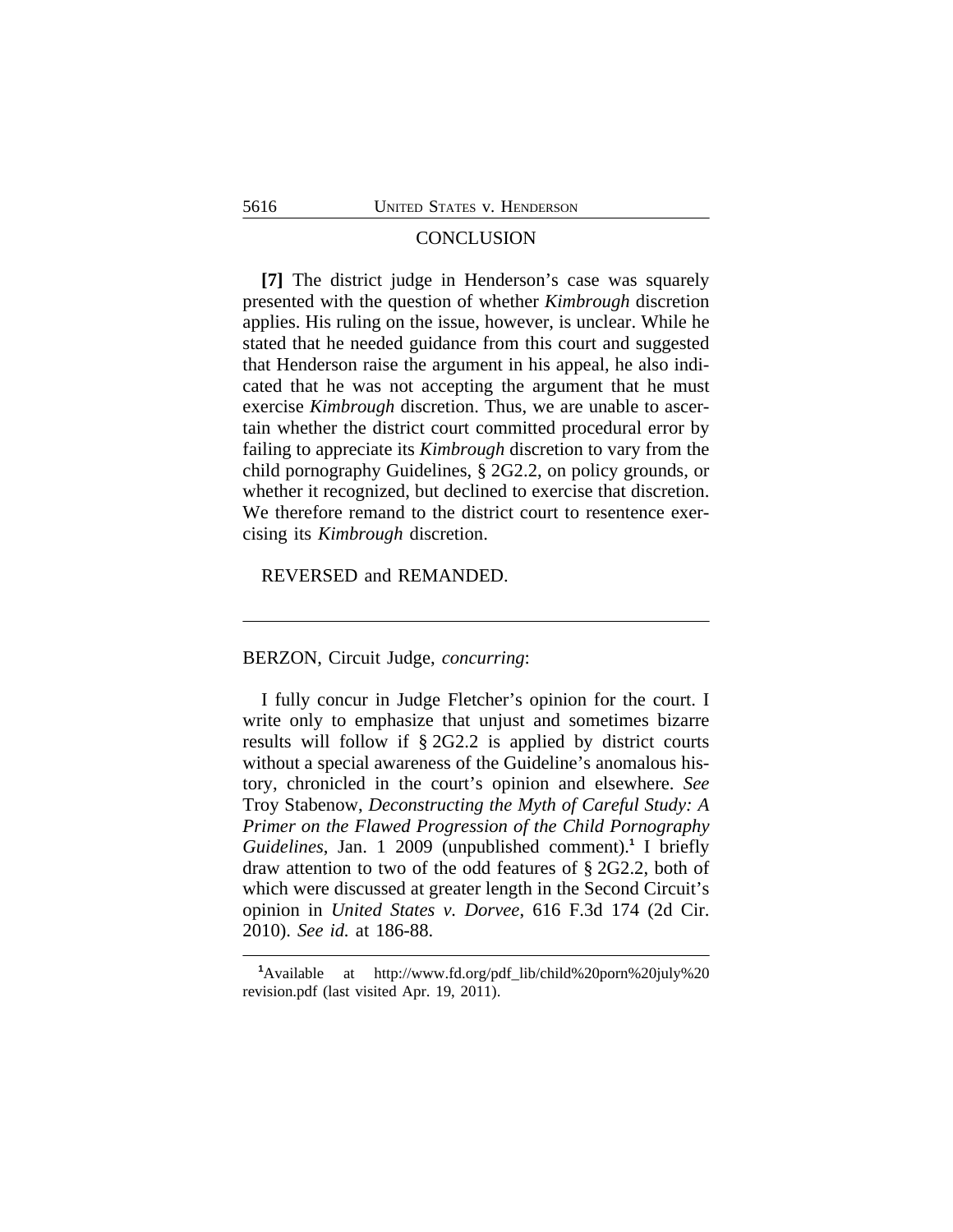First, an unduly deferential application of § 2G2.2 will lead to the vast majority of offenders being sentenced to near the maximum statutory term. Because of the history of Congressional involvement, the base offense level for possession of child pornography is already a relatively high 18 (compared to 10 for the same offense in 1991). Enhancements for the use of a computer, depictions of prepubescent minors, portrayal of sadistic or masochistic conduct and the involvement of over 600 images—all of which apply in a majority of cases and some of which apply in more than 90% of them—add up to create an effective base offense level of 31. *See* United States Sentencing Commission, *Use of Guidelines and Specific* Offense Characteristics Fiscal Year 2009.<sup>2</sup> As a result, absent a reduction for acceptance of responsibility, an ordinary firsttime offender could easily face a guideline range of 108 to 135 months—in other words, a guideline range at, and extending beyond, the extreme upper edge of the statutory range. (The statutory maximum is ten years, with no mandatory minimum. *See* 18 U.S.C. § 2252(b)(2)). *Cf. Dorvee*, 616 F.3d at 186-87. Such a concentration of nearly all offenders near the statutory maximum stands in significant tension with a sentencing judge's duties "to consider every convicted person as an individual," *Gall v. United States*, 552 U.S. 38, 52 (2007) (quotation omitted), and to impose a sentence no "greater than necessary" to achieve § 3553(a)'s objectives. *See* 18 U.S.C. § 3553(a); *see also Gall*, 552 U.S. at 55 (noting "the need to avoid unwarranted similarities among [defendants] who were not similarly situated").

Second, as the Second Circuit explained, § 2G2.2 often recommends longer sentences for those who receive or distribute images of minors than the applicable Guidelines recommend for those who actually engage in sexual conduct with minors. *See Dorvee*, 616 F.3d at 187. Such a result is particularly illogical, given that one of the frequently advanced justifica-

**<sup>2</sup>**Available at http://ftp.ussc.gov/gl\_freq/09\_glinexgline.pdf (last visited Apr. 19, 2011).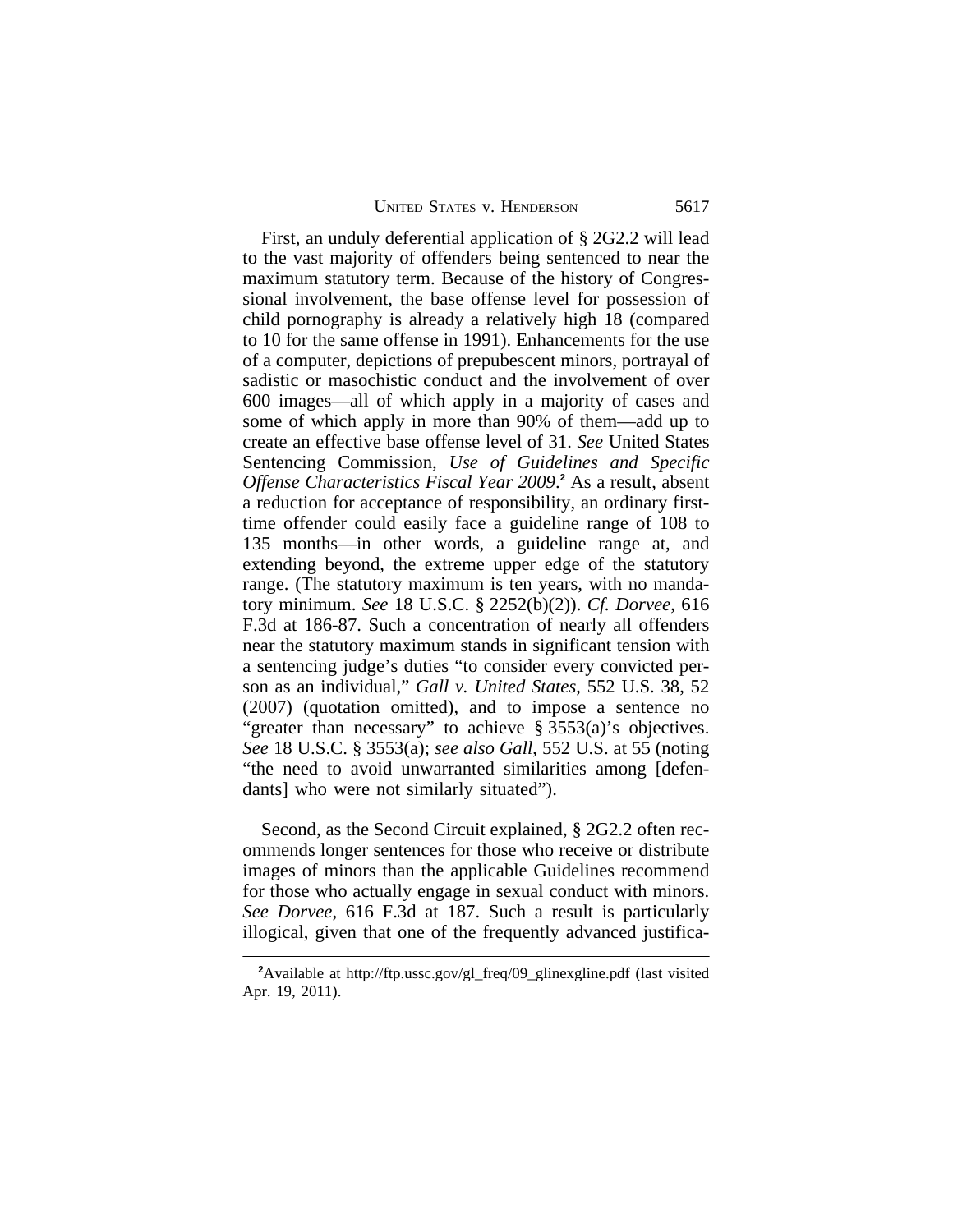tions for harshly penalizing those who distribute or possess child pornography is the concern that such individuals could, if not restrained and deterred, later sexually abuse children one would think, a much more serious offense. *See, e.g.*, 149 Cong. Rec. S5114 (daily ed. Apr. 10, 2003) (statement of Sen. Orrin Hatch) ("Congress has long recognized that child pornography produces three distinct, disturbing, and lasting harms to our children. First, child pornography whets the appetites of pedophiles and prompts them to act out their perverse sexual fantasies on real children. Second, it is a tool used by pedophiles to break down the inhibitions of children. Third, child pornography creates an immeasurable and indelible harm on the children who are abused to manufacture it.").

For better or worse, we must live with § 2G2.2: it is on the books and so must be the " 'starting point and initial benchmark' " for district judges sentencing those convicted of child pornography offenses. *Kimbrough v. United States*, 552 U.S. 85, 108 (2007) (quoting *Gall*, 552 U.S. at 49). But, like any Guideline, § 2G2.2 is merely advisory. District judges who, after having considered § 2G2.2, conclude that it constitutes bad advice should be encouraged to reject it as such. *See Kimbrough*, 552 U.S. at 113 (Scalia J., concurring) (emphasizing that "the district court is free to make its own reasonable application of the § 3553(a) factors, and to reject (after due consideration) the advice of the Guidelines").

CALLAHAN, Circuit Judge, concurring in the result:

I agree with my colleagues that because the district judge's ruling on the extent to which he could exercise his discretion in departing from the Guidelines for child pornography was not clear, a remand is appropriate. I write separately because I disagree with the majority's suggestion that the district court is free to disagree with the Guidelines for child pornography on policy grounds without explaining its disagreement. I dis-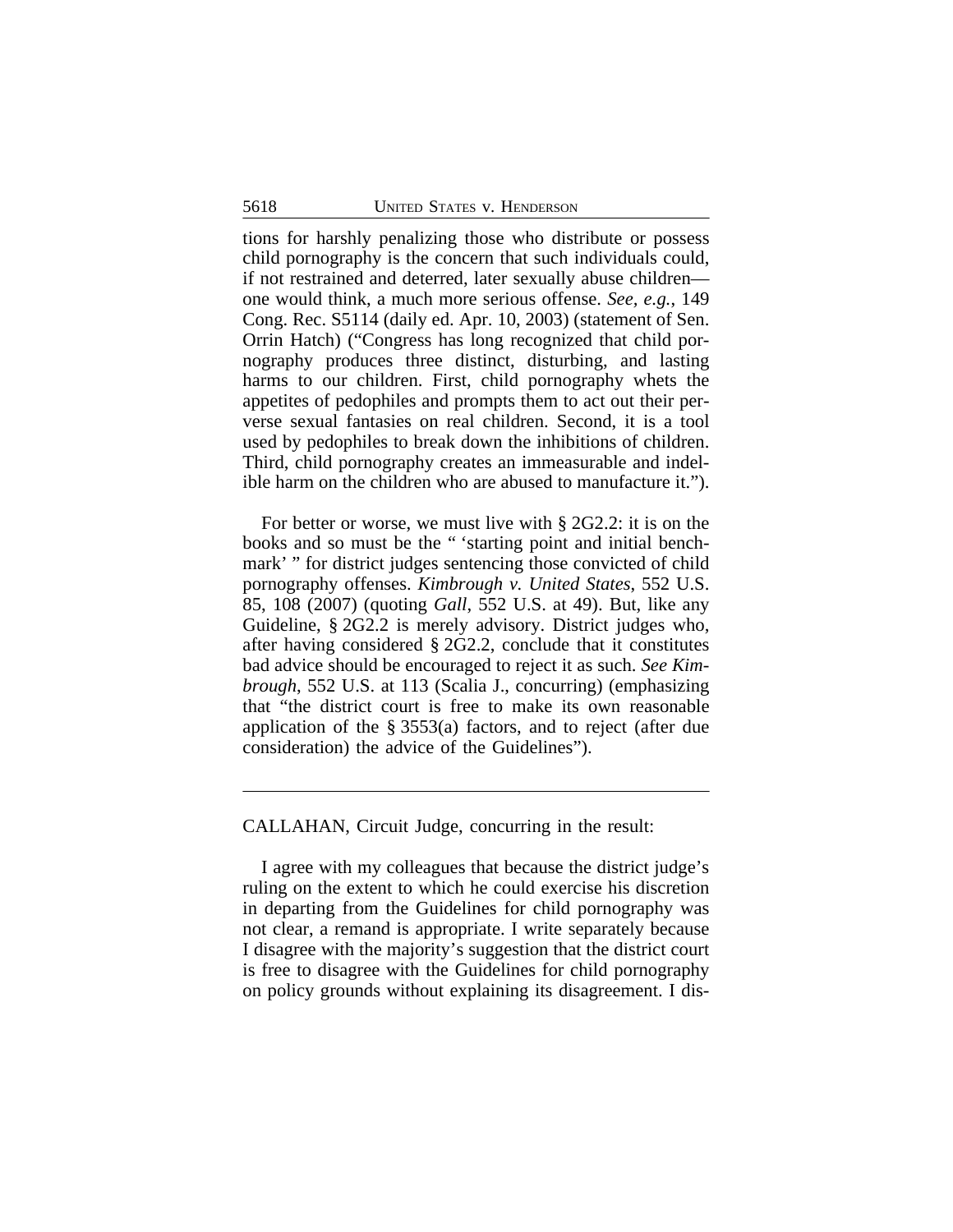agree because I do not find that the Guidelines for child pornography are similar to the crack cocaine Guideline considered by the Supreme Court in *Kimbrough v. United States*, 552 U.S. 85 (2007) and *Spears v. United States*, 555 U.S. 261 (2009).

As noted by the majority, the Supreme Court in *United States v. LaBonte*, 520 U.S. 751, 757 (1997), recognized that the ultimate authority for establishing sentences and guidelines rests with Congress and even when Congress delegates its authority to the Sentencing Commission, that discretion "must bow to the specific directives of Congress." As a general principle, a district court is not free to disregard a sentence or Guideline, established by Congress either directly or through the Commission solely because the court disagrees with the sentence or Guideline. Rather, as the Supreme Court has made clear, a sentencing court in determining the appropriate sentence may consider a Guideline's nature and lineage, but must set forth its reasons for the imposition of the sentence in the individual case.<sup>1</sup> Without such an explanation, neither we nor the public will be able to determine whether the sentence was constitutionally reasonable.

The Supreme Court has allowed something of an exception to this general approach for the Guideline for crack cocaine. *See Kimbrough v. United States*, 552 U.S. 85 (2007) and *Spears v. United States*, 555 U.S. 261 (2009). However, Guideline § 2G2.2 for possession of child pornography is not sufficiently similar to the crack cocaine Guideline, in its nature or lineage, to fit comfortably within this exception. The

**<sup>1</sup>** In *Gall v. United States*, 522 U.S. 38, 46 (2007), the Supreme Court stated that following *United States v. Booker*, 543 U.S. 220, 260-62 (2005), "the Guidelines are now advisory, and appellate review of sentencing decisions is limited to determining whether they are 'reasonable.' " The Court further stated that "a district judge must give serious consideration to the extent of any departure from the Guidelines and must explain his conclusion that an unusually lenient or an unusually harsh sentence is appropriate in a particular case with sufficient justifications." *Id*.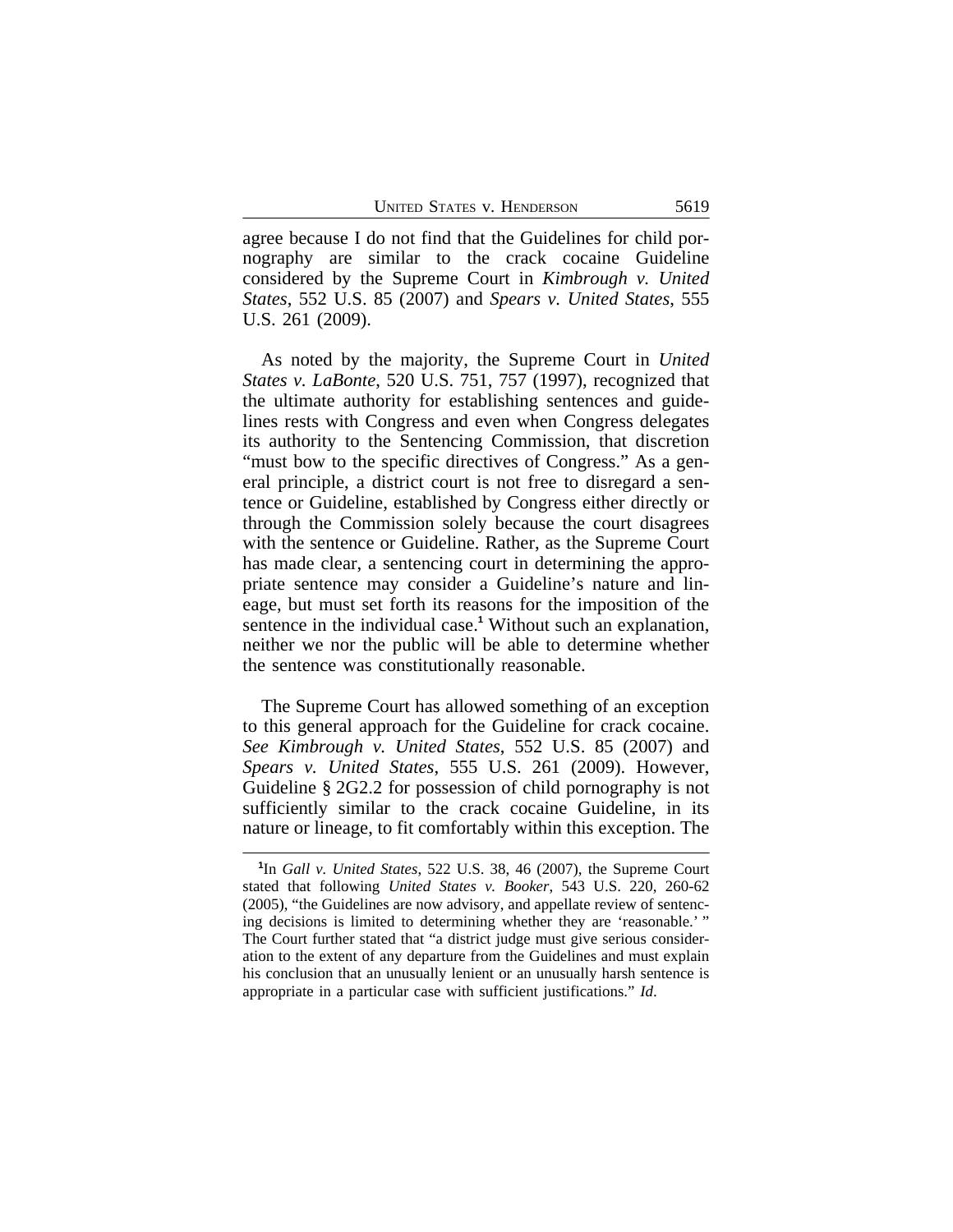crack cocaine Guideline "employed a 100-to-1 ratio that yields sentences for crack offenses three to six times longer than those offenses involving equal amounts of [cocaine] powder." *Kimbrough*, 552 U.S. at 86. Moreover, the Commission over a number of years consistently opposed the use of this ratio. *Id*.

In contrast, the Guidelines for convictions for possessing child pornography are considerably more nuanced than the 100-to-1 ratio for crack cocaine.**<sup>2</sup>**Furthermore, as may be gleaned from the majority's opinion, the Commission has for

(1) 18, if the defendant is convicted of 18 U.S.C. § 1466A(b), § 2252(a)(4), § 2252A(a)(5), or § 2252A(a)(7).

(2) 22, otherwise.

(b) Specific Offense Characteristics

(1) If (A) subsection (a)(2) applies; (B) the defendant's conduct was limited to the receipt or solicitation of material involving the sexual exploitation of a minor; and (C) the defendant did not intend to traffic in, or distribute, such material, decrease by 2 levels.

(2) If the material involved a prepubescent minor or a minor who had not attained the age of 12 years, increase by 2 levels.

(3) (Apply the greatest) If the offense involved:

(A) Distribution for pecuniary gain, increase by the number of levels from the table in § 2B1.1 (Theft, Property Destruction, and Fraud) corresponding to the retail value of the material, but by not less than 5 levels.

(B) Distribution for the receipt, or expectation of receipt, of a thing of value, but not for pecuniary gain, increase by 5 levels.

**<sup>2</sup>**United States Sentencing Guideline § 2G2.2 provided:

Trafficking in Material Involving the Sexual Exploitation of a Minor; Receiving, Transporting, Shipping, Soliciting, or Advertising Material Involving the Sexual Exploitation of a Minor; Possessing Material Involving the Sexual Exploitation of a Minor with Intent to Traffic; Possessing Material Involving the Sexual Exploitation of a Minor

<sup>(</sup>a) Base Offense Level: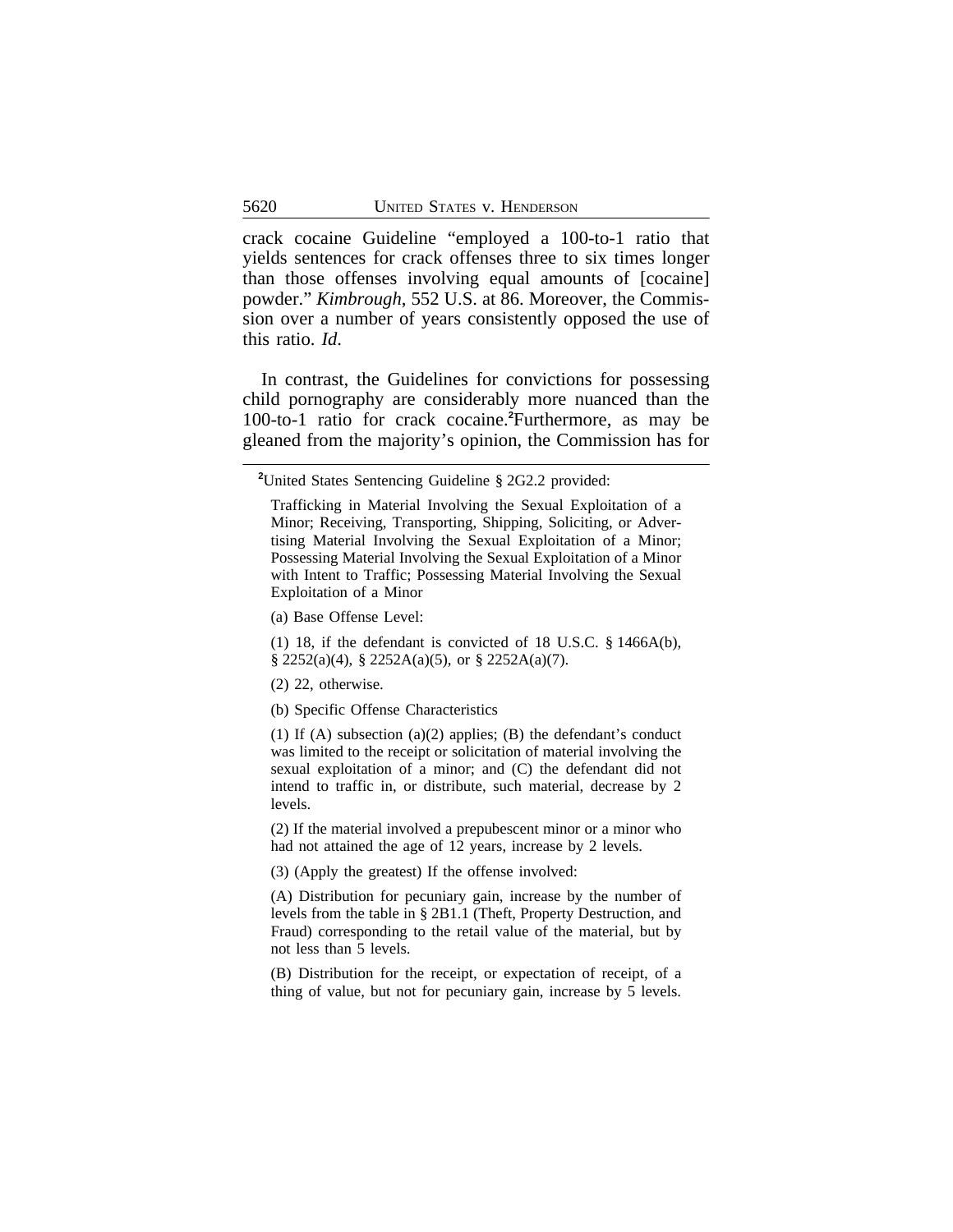the most part agreed with, or at least gone along with, Congress's decisions to increase the sentences for possession of child pornography.

(C) Distribution to a minor, increase by 5 levels.

(D) Distribution to a minor that was intended to persuade, induce, entice, or coerce the minor to engage in any illegal activity, other than illegal activity covered under subdivision (E), increase by 6 levels.

(E) Distribution to a minor that was intended to persuade, induce, entice, coerce, or facilitate the travel of, the minor to engage in prohibited sexual conduct, increase by 7 levels.

(F) Distribution other than distribution described in subdivisions (A) through (E), increase by 2 levels.

(4) If the offense involved material that portrays sadistic or masochistic conduct or other depictions of violence, increase by 4 levels.

(5) If the defendant engaged in a pattern of activity involving the sexual abuse or exploitation of a minor, increase by 5 levels.

(6) If the offense involved the use of a computer or an interactive computer service for the possession, transmission, receipt, or distribution of the material, or for accessing with intent to view the material, increase by 2 levels.

(7) If the offense involved—

(A) at least 10 images, but fewer than 150, increase by 2 levels;

(B) at least 150 images, but fewer than 300, increase by 3 levels;

(C) at least 300 images, but fewer than 600, increase by 4 levels; and

(D) 600 or more images, increase by 5 levels.

(c) Cross Reference

(1) If the offense involved causing, transporting, permitting, or offering or seeking by notice or advertisement, a minor to engage in sexually explicit conduct for the purpose of producing a visual depiction of such conduct or for the purpose of transmitting a live visual depiction of such conduct, apply § 2G2.1 (Sexually Exploiting a Minor by Production of Sexually Explicit Visual or Printed Material; Custodian Permitting Minor to Engage in Sexually Explicit Conduct; Advertisement for Minors to Engage in Production), if the resulting offense level is greater than that determined above.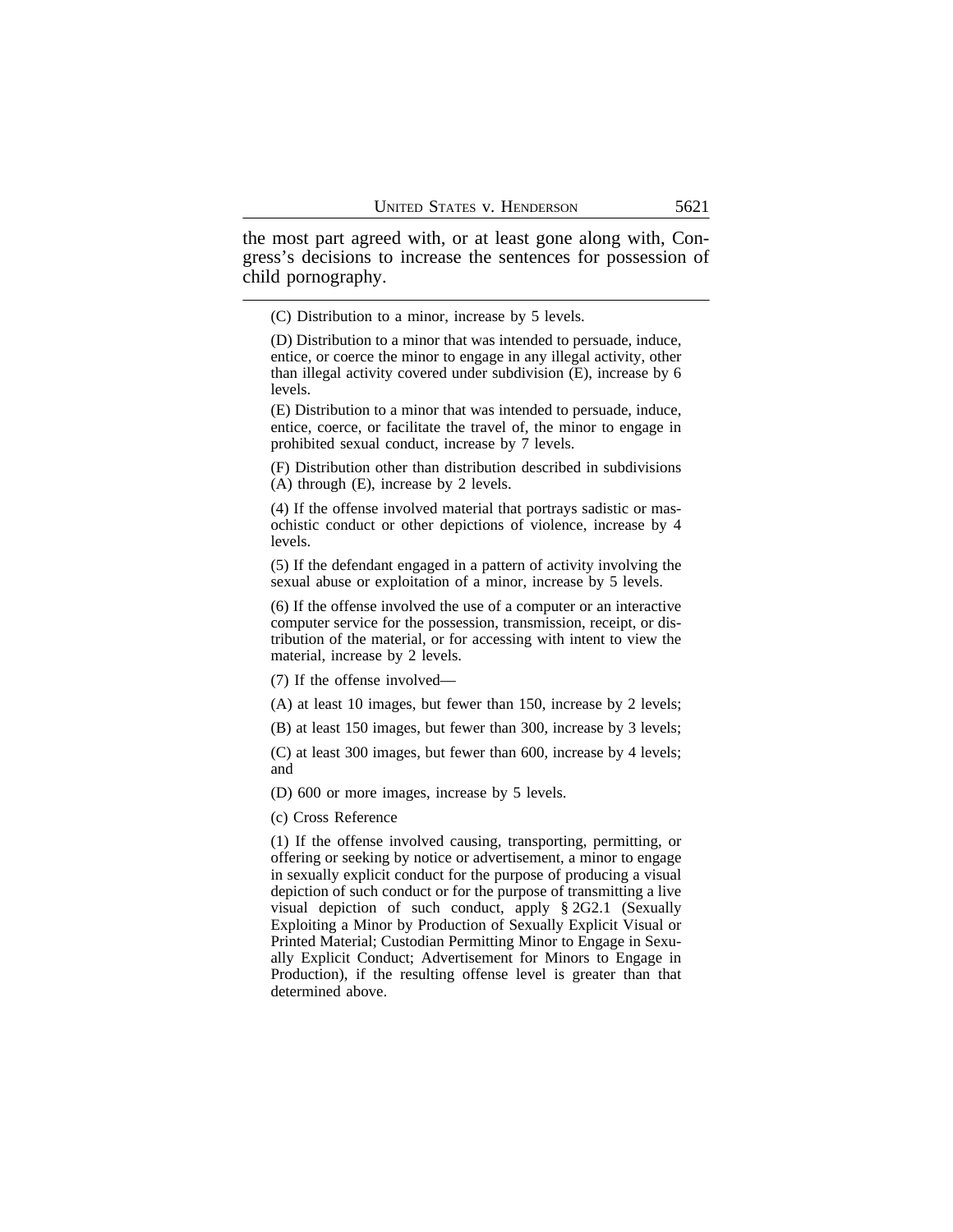It follows that a sentencing court may not simply state that it disagrees with the child pornography Guidelines on policy grounds. At a minimum, some further explanation is necessary. The sentencing court should indicate, for example, whether it disagrees with "the two-level computer enhancement," "the seven-level enhancement for those who distribute child pornography to a minor to persuade him or her to engage in sexual conduct," "an enhancement of four levels for possession of images of sadistic or masochistic conduct," or "an enhancement varying between two and five levels based on the number of child pornographic images." *See* majority opinion pp.5609-11. Although the Commission may have expressed some concern with the first of these enhancements, it is not clear that it has any concerns with any of the other enhancements.

This is not to suggest that the sentencing court may not disagree with a particular aspect of a sentencing Guideline on policy grounds. The Supreme Court has recently explained:

To be sure, we have recognized that the Commission post-*Booker* continues to "fil[l] an important institutional role" because "[i]t has the capacity courts lack to base its determinations on empirical data and national experience, guided by a professional staff with appropriate expertise." *Kimbrough*, 552 U.S. at 109, . . . (internal quotation marks omitted). Accordingly, we have instructed that district courts must still give "respectful consideration" to the nowadvisory Guidelines (and their accompanying policy statements). *Id*. at 101, . . . . As *amicus* acknowledges, however, our post-*Booker* decisions make clear that a district court may in appropriate cases impose a non-Guidelines sentence based on a disagreement with the Commission's views. See *id*. at 109-110, . . . . That is particularly true where, as here, the Commission's views rest on wholly uncon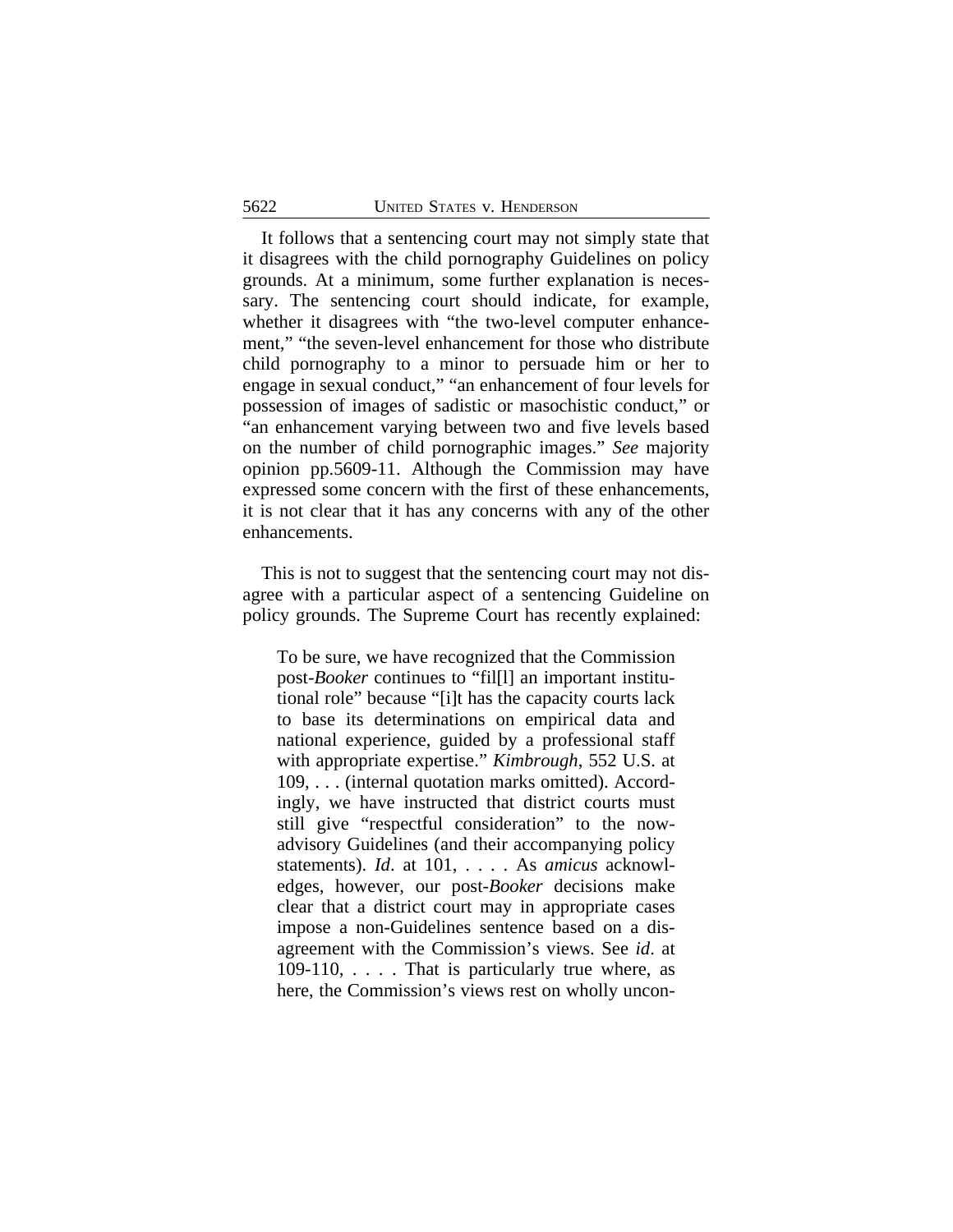vincing policy rationales not reflected in the sentencing statutes Congress enacted.

*Pepper v. United States*, 131 S. Ct. 1229, 1247 (2011) (parallel citations omitted).

However, the implicit limitations in this statement are made clear by Justice Breyer when he emphasizes in his concurring opinion in *Pepper*:

**the law permits the court to disregard the Guidelines only where it is "reasonable" for a court to do so.** *Booker*, *supra*, at 261-262, . . . ; *Gall v. United States*, 552 U.S. 38, 51-52, . . . (2007); *Kimbrough v. United States*, 552 U.S. 85, 109, . . . (2007). And an appellate court must be guided by the basic sentencing objectives of the statutes that create the Guidelines in determining whether, in disregarding the Guidelines, the sentencing court has acted unreasonably.

131 S. Ct. at 1252 (emphasis added) (parallel citations omitted). A sentencing court may "impose a non-Guidelines sentence based on a disagreement with the Commission's views" only "in appropriate cases" where "the Commission's views rest on wholly unconvincing policy rationales not reflected in the sentencing statutes Congress enacted."

These statements inform our understanding of the Supreme Court's explanation in *Spears*, that *Kimbrough* authorized a sentencing court "to vary from the crack cocaine Guidelines based on *policy* disagreement with them, and not simply based on an individualized determination that they yield an excessive sentence in a particular case." 555 U.S. at \_\_, 129 S. Ct. at 843 (italics in original). The Supreme Court appears to be stating that a court need not link its policy disagreement with the 100-to-1 ratio to the individual characteristics of the particular defendant. However, the Court did not state that the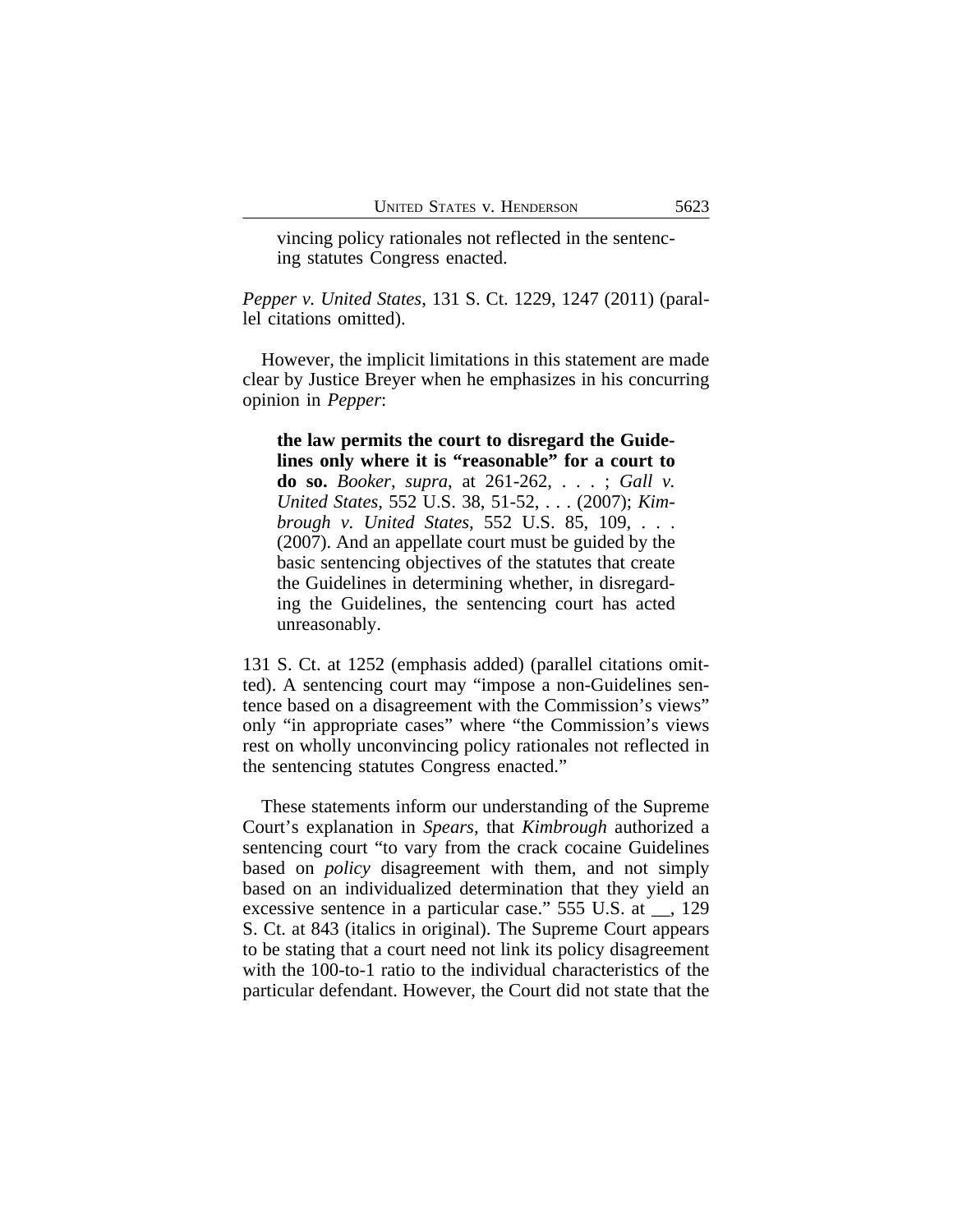district court does not have to set forth its policy disagreement. Without such a statement how can an appellate court determine, even under the deferential standard of review, whether the sentence is reasonable? An explanation of the policy disagreement is particularly important when the sentencing court disagrees with a Commission Guideline other than the 100-to-1 ratio, as the court may "disregard the Guidelines only where it is 'reasonable' for a court to do so." *Pepper*, 131 S.Ct. at 1252 (Justice Breyer concurring).

Unlike the simple 100-to-1 ratio at issue in *Kimbrough*, the Guidelines for convictions for possession of child pornography contain a mixture of provisions based on legislation and Commission action, some of which the Commission has questioned and others which the Commission has endorsed or acceded to, but none of which have been held by the Supreme Court to be "wholly unconvincing policy rationales not reflected in the sentencing statutes Congress enacted." *Id*. at 1247. Without a statement of the sentencing court's reasons for its imposition of a sentence that does not follow the applicable Guidelines, we cannot determine whether the sentence is reasonable.

I would adopt a procedure along the lines set forth by the Third Circuit in *United States v. Grober*, 624 F.3d 592, 600 (3rd Cir. 2010):

the Guidelines reflect the Sentencing Commission's "rough approximation of sentences that might achieve § 3553(a)'s objectives." [*Rita v. United States*, 551 U.S. 348] at 350 [(2007)] . . . . If a district court concludes that those objectives are not achieved by a sentence within the . . . Guideline range, and that belief is driven by a policy disagreement with the [particular Guidelines] provision, then the court must explain why its policy judgment would serve the § 3553(a) sentencing goals better than the Sentencing Commission's judgments. In